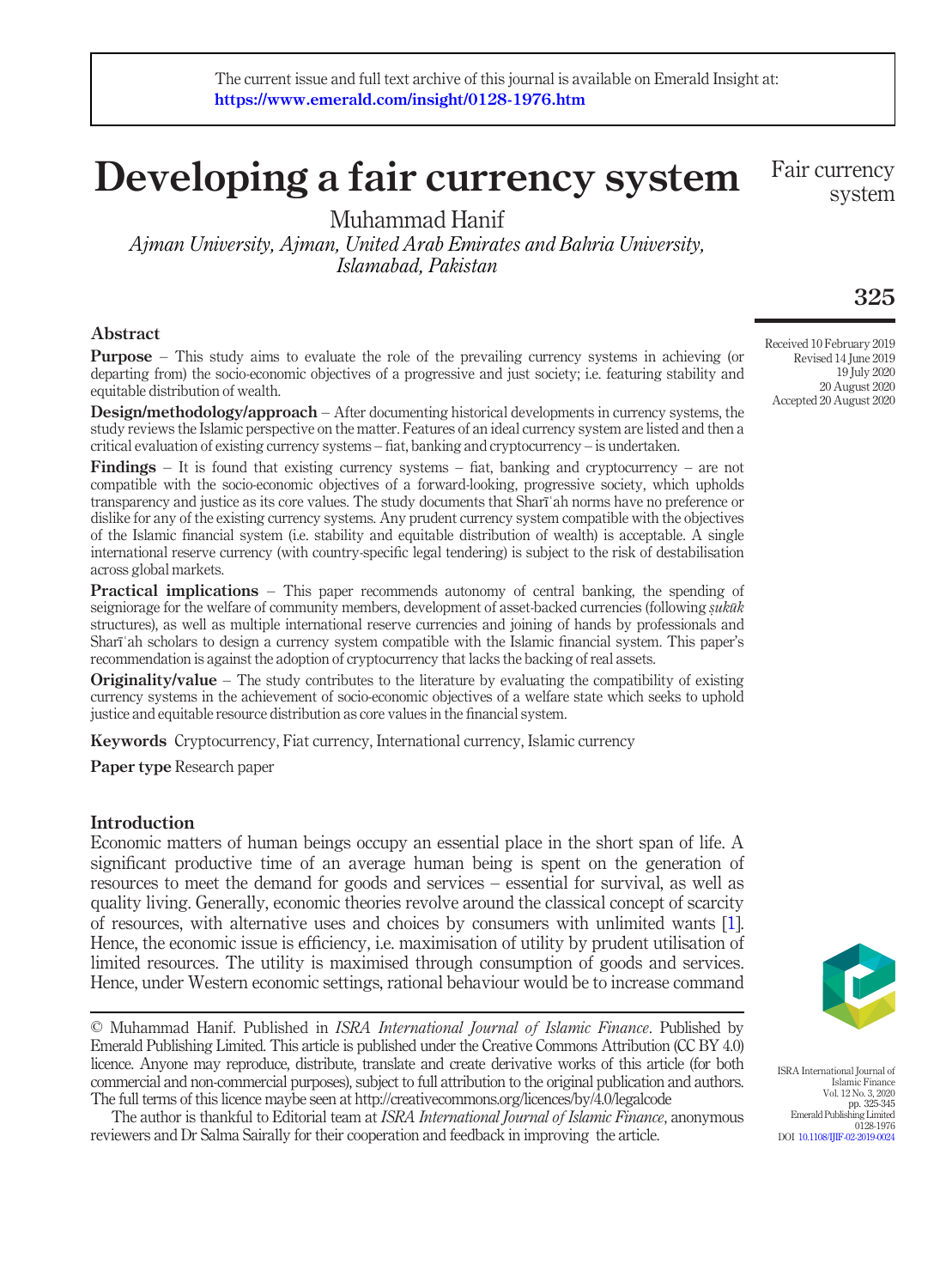over goods and services to improve the quality of life and happiness – an essential goal of life (Chapra, 1992).

The Islamic worldview differs from Western economic theories, primarily on the front of the objective of life. Under the Islamic worldview, the goal of life is to be successful here and in the hereafter (see Qurʾan, 59:18, 20). How is such success achieved? The answer lies in being more humane and compassionate and taking care of oneself and others too. To be modest in the consumption of resources is preferred over increased command over goods and services in pursuit of material happiness. Therefore, under the Islamic way of life, wants are filtered through the specific code of Islamic ethics. As regard the scarcity of resources, the Islamic worldview is again different from Western economic theories. Resources are in abundance, created by Allah (SWT) and sufficient to meet the needs and wants of humanity and other creatures (Qur'an, 11:6, 53:3).

In spite of an agreement with the underlying philosophy of prudent utilisation of resources, the economic issue under the Islamic financial system is not about limited resources versus unlimited wants. Exploitation (of resources) and equitable distribution of resources is an economic issue, which needs due consideration of scholars and practitioners alike. Differences between Western and Islamic economic theories/systems are documented in the literature (Zaman, 2010, 2015). For instance, Zaman (2015) mentions explicitly 10 dimensions of contrast between Islamic and conventional economics methodologies.

However, unlike the Islamic economic system, Western economic theories have been practised in the modern era. Hence, we have results, which facilitate an evaluation of the suitability and achievements of such theories. Although the Islamic economic system is yet to be tested in modern institutional settings, support for such an experiment exists. For example, Selim and Hassan (2019) compare the results of interest-free and interest-based monetary policies in 23 developed countries and conclude that the group of countries with interest-free monetary policy performed better on the misery index (sum of the unemployment rate and inflation rate). Moreover, resource exploitation is on the rise in the form of scientific discoveries in different aspects of science. Every next discovery contributes to wealth creation and uplifting living standards. However, at the same time, billions of people live under the poverty line. Published data provide evidence about the inequitable distribution of wealth. According to an estimate, out of the total global wealth of US\$360.6tn, the top 1% of the adult population owns 45% (US\$162.27tn) of global wealth, the richest 10% own 82% and the bottom half  $(50\%)$  of adults own less than 1% of global wealth (Shorrocks *et al.*, 2018). These empirics justify the urgent response of scholars and people in power to contribute to solving the real economic problem of the masses globally, i. e. the inequitable distribution of wealth.

Justice is a cherished feature of society in all spheres of life, and the political economy is no exception. Islam advocates fairness, justice and transparency in society. The Qurʾan states "surely! Allah does not wrong anyone by as much as the weight of a speck of dust [...]" (4:40) (also, see 4:58, 5:8, 6:152 and 7:29). At another place, it is stated "you who believe, uphold justice and bear witness to Allah, even if it is against yourselves, your parents or your close relatives or the rich or the poor  $[\ldots]$ " (4:135). Compatibility with justice is a key Islamic criterion for designing systems and building institutions, and for evaluating them.

Money management has a central place in the daily activities of individuals and societies. Modern economic systems and institutions have been developed under capitalistic principles. The underlying philosophy of modern institutions and instruments contradicts Islamic law in many areas (Zaman, 2010). One of these systems is monetary policy, which impacts the lives of every person, irrespective of class (poor/rich, Muslim/non-Muslim, etc.). Movements in the money supply have broader implications for stability in prices and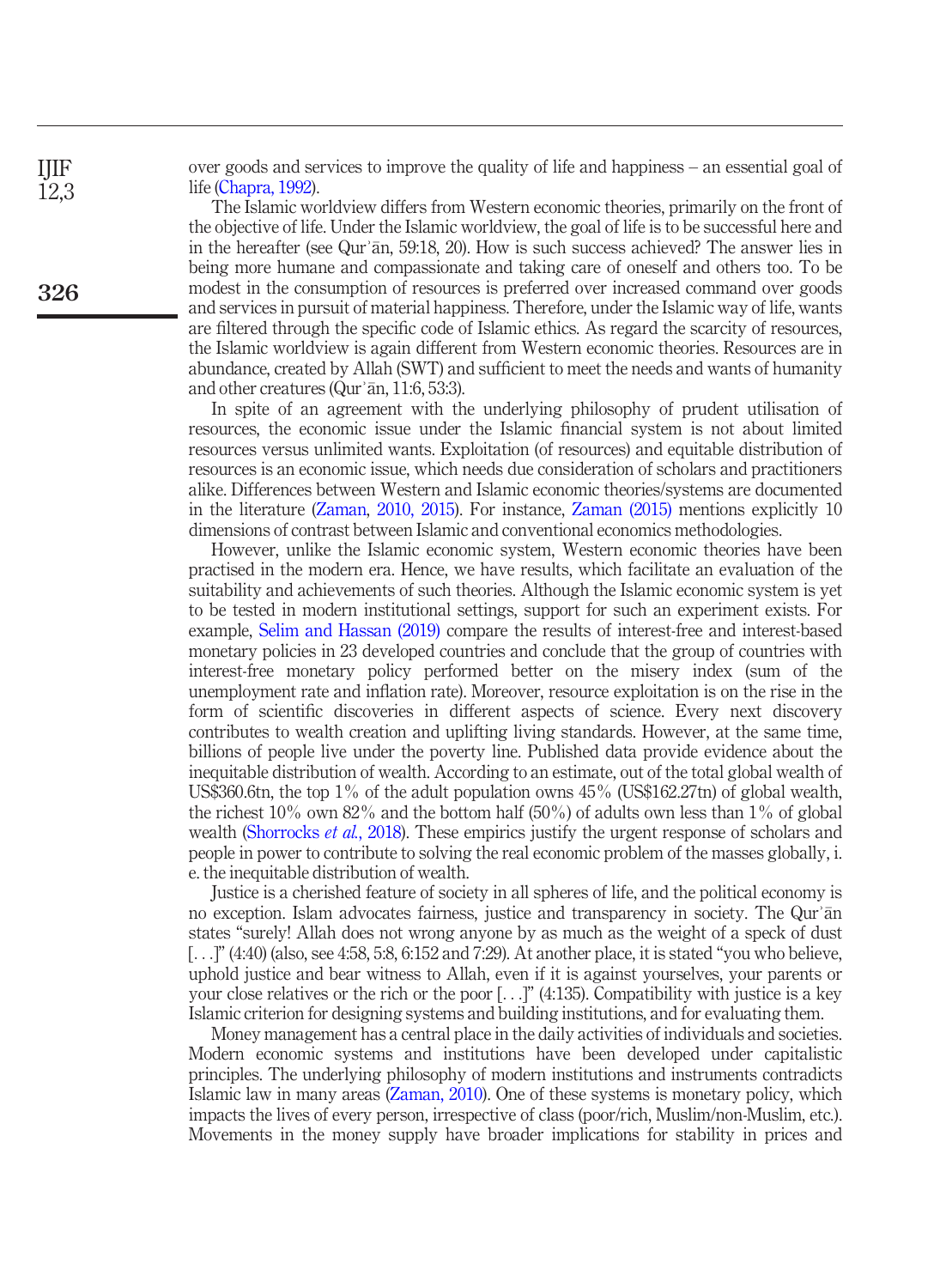purchasing power of holders of the currency. Wealth transfer and storage take place in currency, and earnings and spending are also measured in currency. Another dimension of currency is international trade and payments. Over the centuries, the currency system has passed through multiple stages of bimetallism, gold standard and fiat currency. An emerging concept of the 21st century is that of decentralised cryptocurrencies, which has begun taking root in the financial system. In an era of paper money lacking inherent value, quantitative management of money becomes very crucial and leads to multiple implications for the economic conditions (prosperity/poverty) of a nation. Mismatch in the quantity of money and output has implications for an economy in the areas of inflation, gross domestic product (GDP) growth and employment.

This study is an attempt to evaluate existing money supply systems developed under capitalism and their contribution towards the achievement of or departure from, economic objectives of a just and progressive economy, featuring stability, protection of wealth and equitable distribution of wealth. It is important on account of multiple reasons:

- Firstly, after a long span of slavery and ignorance, Muslim communities have started a movement towards the implementation of Islamic code of life, primarily in the area of the financial system. The modern Islamic banking and finance industry has completed about 40 years of its experience, and an increasing number of institutions are found globally, with an enhanced interest of the masses in the Islamic financial system. Hence, it is important to assess the compatibility of the prevailing monetary system with the Islamic financial system.
- Secondly, the gap between "haves and have-nots" is on the rise, signifying the insufficiency of the prevailing system and the need to overhaul or replace it.
- Thirdly, there are voices amongst financial experts to re-switch the currency system to the gold standard for the sake of stability in markets (IFA, 2000; Meera, 2002; Meera and Larbani, 2004; Yaacob, 2012; Santoso, 2012).
- Finally, a new decentralised currency system is emerging in the form of cryptocurrencies. There are about 3,000 different cryptocurrencies, with a market capitalisation of US\$273.56bn (Investing.com, 2020).

Certain significant efforts (Khan and Mirakhor, 1994; Chapra, 1996; Meera and Larbani, 2006, 2009; Hassan, 2007; and Werner, 2014) have been made to elaborate on the issue and offer recommendations. However, the debate is yet to be settled, especially in the presence of economic ills and the emergence of this new cryptocurrency system.

The study proceeds in the following order. The next section presents a brief historical overview of the currency systems, covering progress from bimetallism to the gold standard and the paper currency regime, followed by a discussion on whether there is any Islamic currency (with a focus on whether Islamic teachings favour or oppose any currency system). Desired features of a currency system are summarised in the following section, and an account of the existing money management system (including power currency and banking currency), encompassing related issues and problems, is then presented. The next section presents an introductory note on cryptocurrencies with a focus on Bitcoin (including testing it on desired currency features). The conclusion is offered in the last section.

## Historical overview

Humanity has progressed through multiple currency systems during the course of history. We do not have much information about the prehistoric era. However, in ancient Egypt, Babylon, Greece, Israel and Rome, multiple items including gold, silver, grains, copper,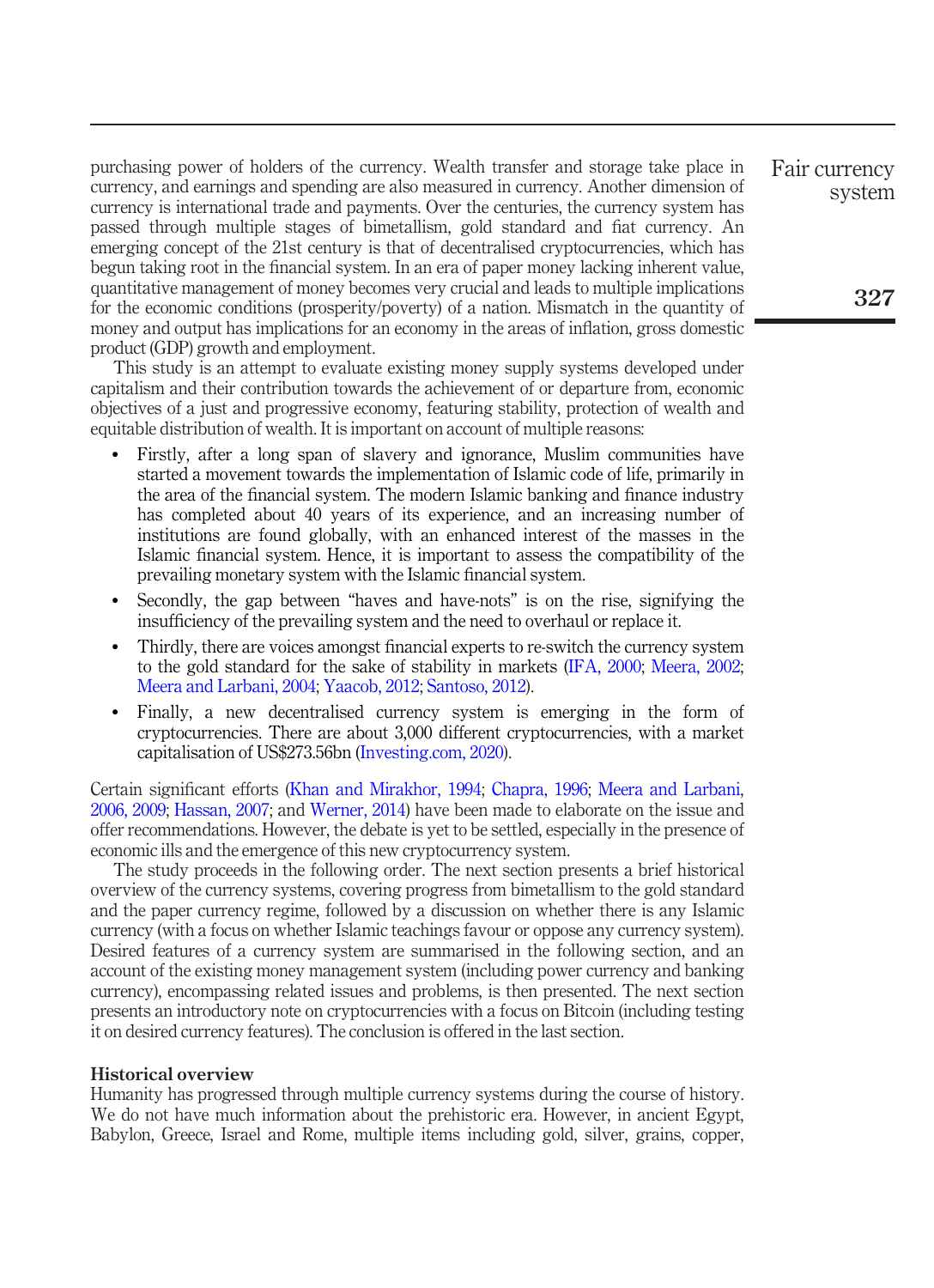IJIF 12,3

328

brass, steel, iron and tin have been used as money (Xinwei, 1993). At the times of Prophet Muhammad (peace be upon him) (570–632), two types of currencies were in circulation, notably dinars and dirhams. The prevailing exchange ratio was 1:10, during the period of the Rashidun caliphate (632–661 CE) (Chapra, 1996). Neither dinars nor dirhams were minted in Arabian Peninsula at the time of Prophet Muhammad (peace be upon him). The "denarius", known to the Arabs as the dinar, was the gold coin used as currency by the Roman-Byzantine empire, while the "drachma" (dirham), a silver coin, was the currency of the Persian empire (Meera and Larbani, 2006). The quantity theory of money postulates that expansion in economic activities dictates an increase in currency. Hence, multiple items have served as currency over the period in recorded human history. For example, Caliph Umar (may Allah be pleased with him) has been quoted as suggesting that camel skin might be used as currency (Chapra, 1996). However, the idea was dropped on account of uncontrollability and the expected scarcity of camels (Chapra, 1996). The first coin minted under Muslim rule was issued by Caliph Abd al-Malik in 696–97 CE (Pamuk, 2000). In the Ottoman Empire (1299–1922/1923), coins of gold (sikke), silver (akce), copper (mangir) and the paper currency remained in circulation (Pamuk, 2000; Hurriyet Daily News, 2012). During the 19<sup>th</sup> century, the Ottoman Empire initially adopted a bimetallic standard (gold lira and silver kurus) but later (1880) shifted to the gold standard (Pamuk, 2000). Paper currency (kaime) was introduced in 1862 in the Ottoman Empire. In Muslim India, dam (copper coin), *mohur* (gold coin) and *rupiya* (silver coin) remained in circulation during the rule of Sher Shah Suri (1538–1545) and onward during the Mughal empire (RBI, 2008). In pre-Ottoman Egypt (1517), three types of currency, including dinars, dirhams (silver) and fulus (copper) remained in circulation (Abdullah, 2016). Silver and gold have served as a measure of value in England's monetary history. In Anglo-Saxon England (775 CE), the pound was a unit of currency equal to a one-pound weight of silver. Sterling's value was defined in terms of gold in 1717, with an equation of one ounce of gold priced at 4.25 sterling (World Economic Forum, 2016). In China, multiple items including cowry, gold, silver, copper, grains, clothes, iron and paper performed the function of money (Xinwei, 1993).

The paper currency became popular in the 19th century; however, initially, it was backed by gold, i.e. the gold standard. The US dollar was declared as the international reserve currency, fully convertible to gold and other currencies were pegged to the US dollar's value under a monetary agreement known as the Bretton Woods agreement (1944). In addition, the World Bank and International Monetary Fund (IMF) were established. However, in 1973, the Bretton Woods agreement ended and a floating system (free and managed) dominated the international arena. Nowadays, nations are free to issue as much currency as they wish and the volume of international trade, GDP and money supply determines the exchange rate between two currencies, i.e. a pure mechanism of demand and supply.

## Islamic currency

Is there any currency system that we can term as Islamic currency? To answer the question, we have to look into the sources of Islamic law and the history of monetary management in Muslim states. Original sources of Islamic law (i.e. Qurʾan and Sunnah) do not specify any currency system. During the period of Prophet Muhammad (peace be upon him), the gold and silver coins that were circulating in Arabia were not even minted domestically. Dinars were coming from the Roman Empire and dirhams were minted in the Persian Empire. Prophet Muhammad (peace be upon him) did not object to the use of these metals as currency. The use of gold and silver as a currency is mentioned in the Qurʾan neutrally (i.e. without showing any reservation or persuasion for these metals) (3:75; 12:20; 18:19). A mention of the dinar is found in the Qur'an: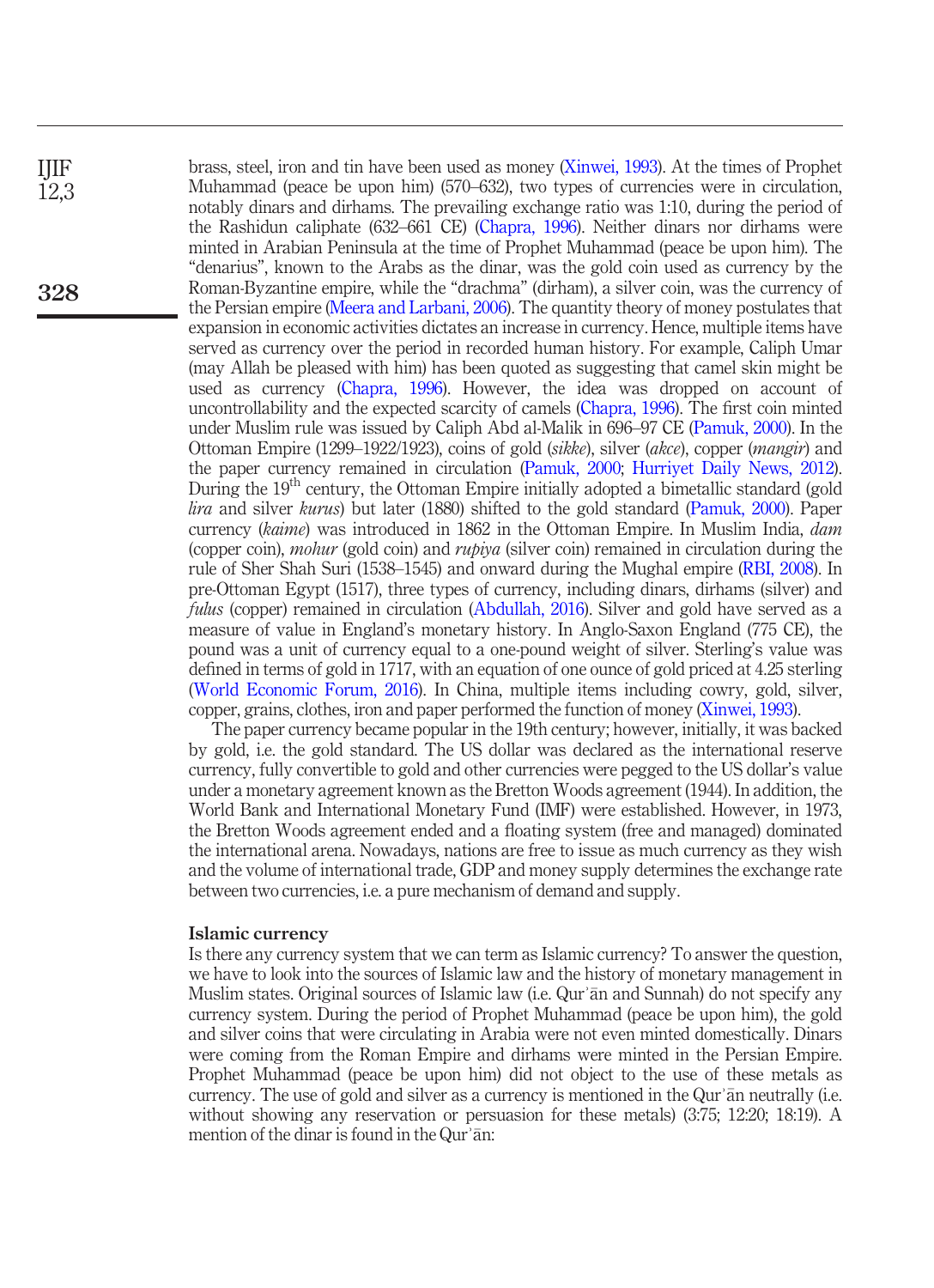There are People of the Book who, if you [Prophet] entrust them with a heap of gold, will return it to you intact, but there are others of them who, if you entrust them with a single dinar, will not return it to you unless you keep standing over them (Qur'an, 3:75).

At another place, the word dirham is mentioned, while expression of the story of Prophet Yusuf (peace and blessings be upon him) has been made:

[...] and they sold him for a small price, for a few pieces of silver (dirhams): so little did they value him (Qur'ān, 12:20).

In the story of the People of the Cave, it is mentioned that after awakening from a long deep sleep they said:

 $\lbrack...]\rbrack$  So send one of you with this silver coin (waria) of yours to the town, and let him find out which is the good lawful food and bring some of that to you  $[\ldots]$  (Qur'an, 18:19).

Chapra (1996) and Meera and Larbani (2006) mention that the dinar was made of gold and the dirham was a silver coin. Mention of gold and silver (as a source of wealth) is found in the Qurʾan at various places (e.g. 3:14; 3:91; 4:20; 9:34; 7:93; 18:31; 22:23; 35:33; 43:33 and 35; 43:53; 43:71; 76:15,16 and 21) (Searchtruth.com, 2018). During later Islamic history, Muslim Governments have used at least four types of currency officially, including gold, silver, copper and paper money (Pamuk, 2000; RBI, 2008; Hurriyet Daily News, 2012).

The prevailing monetary system globally is based on fiat money, i.e. currency is issued by the central bank (government), which mandates its use in that country. This money supply is further increased by the credit creation process of commercial banks. No real goods and services back these instruments of money, unlike in the gold standard (Werner, 2014). Meera and Larbani (2009) reject the prevailing monetary system (fiat money) and declare the creation of money – currency and bank money – haram (unlawful). Their basic argument for declaring the system haram revolves around the creation of purchasing power out of thin air by the central bank (government) and commercial banks. They further question the legitimacy of the Islamic financial system operating under the prevalent monetary system. In another article, Meera and Larbani (2006) document the incompatibility of the fiat currency system with the establishment of Islamic socio-economic and political order in society. The authors argue that under the fiat monetary system wealth is transferred to money creators, resulting in socio-economic problems including inflation, fall in real incomes, increased property prices and inequitable distribution of wealth, amongst others. All of these results conflict with the objectives of the Sharīʿah regarding wealth. On the transnational front, the monopoly of one nation's currency as the international reserve currency is a threat to other nations' sovereignty. Loss of sovereignty would affect the achievement of other objectives of Sharīʿah including faith, life, intellect and lineage (Meera and Larbani, 2006). Santoso (2012) argues for the bimetallic system being preferable on the grounds of fairness and stability. However, he suggests a step-by-step approach towards switching to the bimetallic system, as opposed to an abrupt change, taking into account international agreements and the adequacy of gold reserves. Yaacob (2012) documents the currency system in place during the Muslim rule and concludes that re-switching to gold dinar is not a baseless proposal; however, implementation needs due diligence.

Nevertheless, as opposed to the position of rejecters of the fiat currency system, support for the system with certain modifications/reforms is found in the literature. Chapra (1996) highlights that there are no specific instructions for Muslims to stick to gold and silver as currency (prevailing at the time of Prophet Muhammad (peace be upon him)). Apparently, it seems that there is no alternative to the managed money system for Muslim countries. However, its management should be consistent with the socio-economic goals of the Islamic 329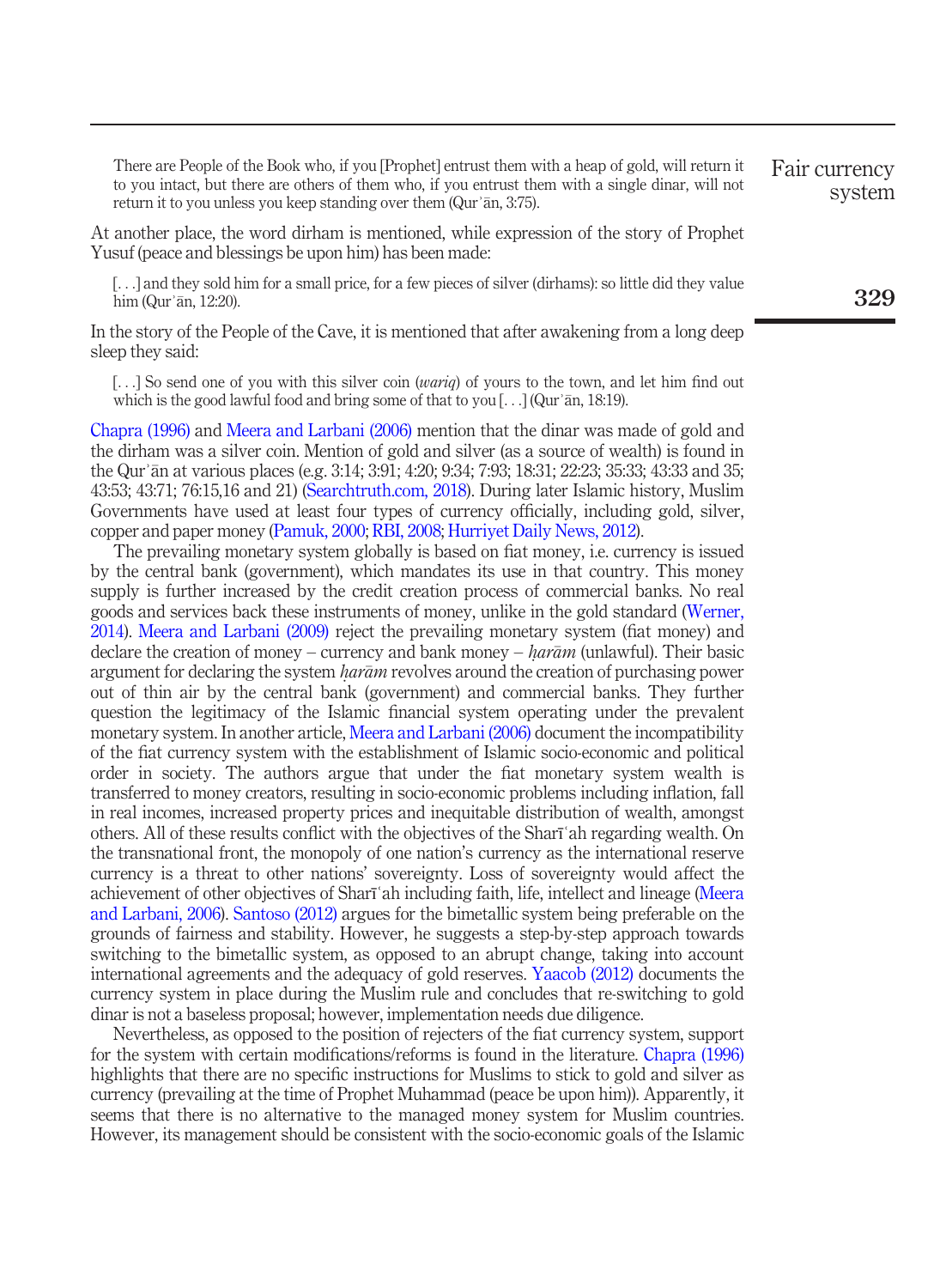IJIF 12,3

330

financial system, and such an objective might be achieved through monetary intermediation based on profit-and-loss sharing. The idea of fiduciary money (other than gold and silver) has remained under consideration from the period of Caliph Umar (may Allah be pleased with him). Chapra (1996) argues that a currency system other than gold and silver was supported by Ahmad ibn Hanbal (d. 241/855), Ibn Hazm (d. 456/1064) and Ibn Taymiyyah (d. 505/1328). Al-Ghazali (1058–1111 CE) endorsed the use of silver and gold coins mixed with other metals as money if they are issued by the state (Islahi, 2001). Hassan (2007) builds convincing arguments against the use of gold currency for Muslim countries under prevailing circumstances and cites the example of China for the achievement of growth and development. He further argues that price stability and exchange rate stability is attainable under a fiat money system through proper economic management. Mohamad and Sifat (2017) argue against metallic money because of stated reasons including lack of juristic support for metallic money only, price of metallic money (more than fiat), debasement of metallic money, volatility in metallic prices, limited supply of gold in traditional Muslim communities and the issue of *gharar* (uncertainty). On the status of fiat currency, the Islamic Figh Academy (IFA) (1986) resolves that "paper money is real money, possessing all characteristics of value and subject to Shari'a rules governing gold and silver vis-à-vis usury, zakat, salam and all other transactions" (Resolution no. 21). However, the IFA (2000) recognises the problem of inflation under the fiat monetary system and recommends multiple measures to deal with it. These include proper checks on the quantity of money, reduction in budgetary deficits and discouragement of inflationary (usurious) financing by governments, development of an inflation accounting standard and independence of central banks in monetary management. It also recommends a feasibility study regarding a gold standard.

Hence, it can be concluded that no currency could be termed as Islamic currency. Any prudent currency system would be acceptable in an Islamic economy. However, a currency system must be able to meet the specific criterion of the Islamic socio-economic system and contribute to the enhancement of the welfare agenda as envisaged by the Islamic financial system. In the next section, the features of an ideal currency system are elaborated.

## Desired features of a currency

A currency system suitable to a modern Islamic economy (welfare economy) is expected to meet the following requirements:

- Acceptability: The currency should be generally acceptable by the masses. Anything that is considered haram (non-permissible) and which Muslim masses would not like to keep or use is not recommended to be used as currency (e.g. currency made from the skin of pork or any other material which is haram for utilisation by Muslims). Acceptability comes through either the intrinsic value of the product used as currency (e.g. goods which are used for satisfying needs) or by the legal process (currencies are legal tender within the jurisdiction of issuing states). In the case of inherent value (like gold and silver), acceptability is free from any legal compulsion and geographical boundaries; hence, ideally, a currency should have inherent value.
- Measure and store of value: Money is expected to serve as the measuring rod for the value of goods and services, as well as the store of value. Al-Ghazali (1058-1111 CE) has depicted the feature of the storability of money in a very convincing manner: "when one owns the money, one owns about everything, not like the one who owns cloth, as he owns cloth and nothing else" (quoted by Islahi, 2001).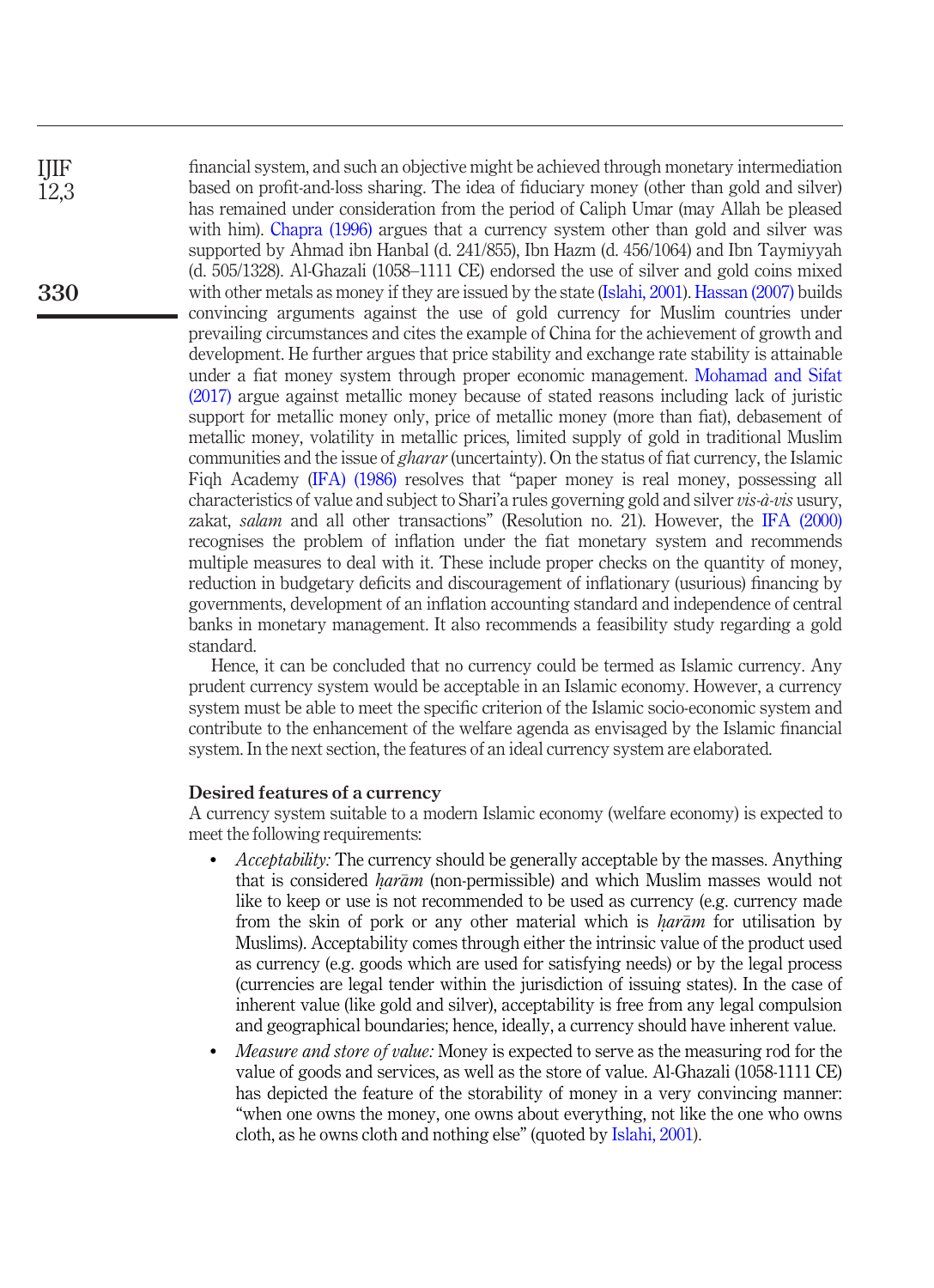- Durability: Another feature of a sound currency is its ability to be storable and longlasting. Anything with a lesser amount of life and that requires huge space and expenses for storage is not recommended to be used as currency (e.g. perishable items such as fruits and vegetables cannot be used as currency).
- Divisibility: A currency should carry the feature of divisibility to the minimum level for the exchange of daily consumption of goods and services. Nothing can be used as currency which cannot be divided into smaller denominations (e.g. horses, cars, buildings, etc.).
- Stability: Stability in the prices of an item which is used as currency is a necessary feature. It is crucial because money is a source of wealth transfer and an unstable currency with frequent fluctuations in price will not serve the purpose (e.g. equity shares of the companies traded on stock exchanges cannot be used as currency because of extended variation in prices).
- Transferability: Another essential feature of a sound currency is easy transferability from person to person and place to place. Hence, immoveable goods such as buildings and lands cannot be used as currency. This feature of money is required due to the mobility of people for business, education, health, tourism, a pilgrimage to sacred places and international trade.
- Flexibility: A sound currency system needs to be flexible enough to cater to seasonal needs and the currency supply required for the desired output level in the economy. Currency can be increased/decreased as per the demand of macroeconomics of a nation. When there is more production of goods and services, there should be more currency available to measure the output and facilitate payments. Likewise, when economic activities are slow, the quantity of currency may be reduced. Otherwise, based on the established theory of money quantity, prices of output will increase and decrease merely due to the supply of money.
- Security: An added feature of a currency system is built-in security, given the threats of losses due to theft, fire, floods and accidents, etc., and available resources to secure the money.

Additionally, an ideal currency system should be capable of enhancing (or at least not undermining) the agenda of socio-economic reforms and the achievement of cherished objectives of financial stability and equitable distribution of wealth.

# Existing currency systems

# Fiat currency

At present, the global money supply is based on paper currency, i.e. the fiat currency system. Under the fiat currency system, the central bank of a nation determines the need for currency in circulation within the economy based on the national output (goods and services). A certain amount of currency notes with different denominations is floated in circulation to be used by the residents for measuring the output and settlement of payments. Unlike the gold standard, such a currency is not backed by any real asset. Its legitimacy and general acceptability come by the declaration of a currency as legal tender. Hence, it is a tool for wealth creation by central banks. It is a system under which the central bank issues billions of currency by spending a paltry amount on the printing of paper notes. These paper notes carry wealth/purchasing power and are used in the purchase of real assets (goods and services). Here lies the issue that a central bank (effectively government in most cases) becomes wealthy without doing the required amount of work or exchanging wealth to earn 331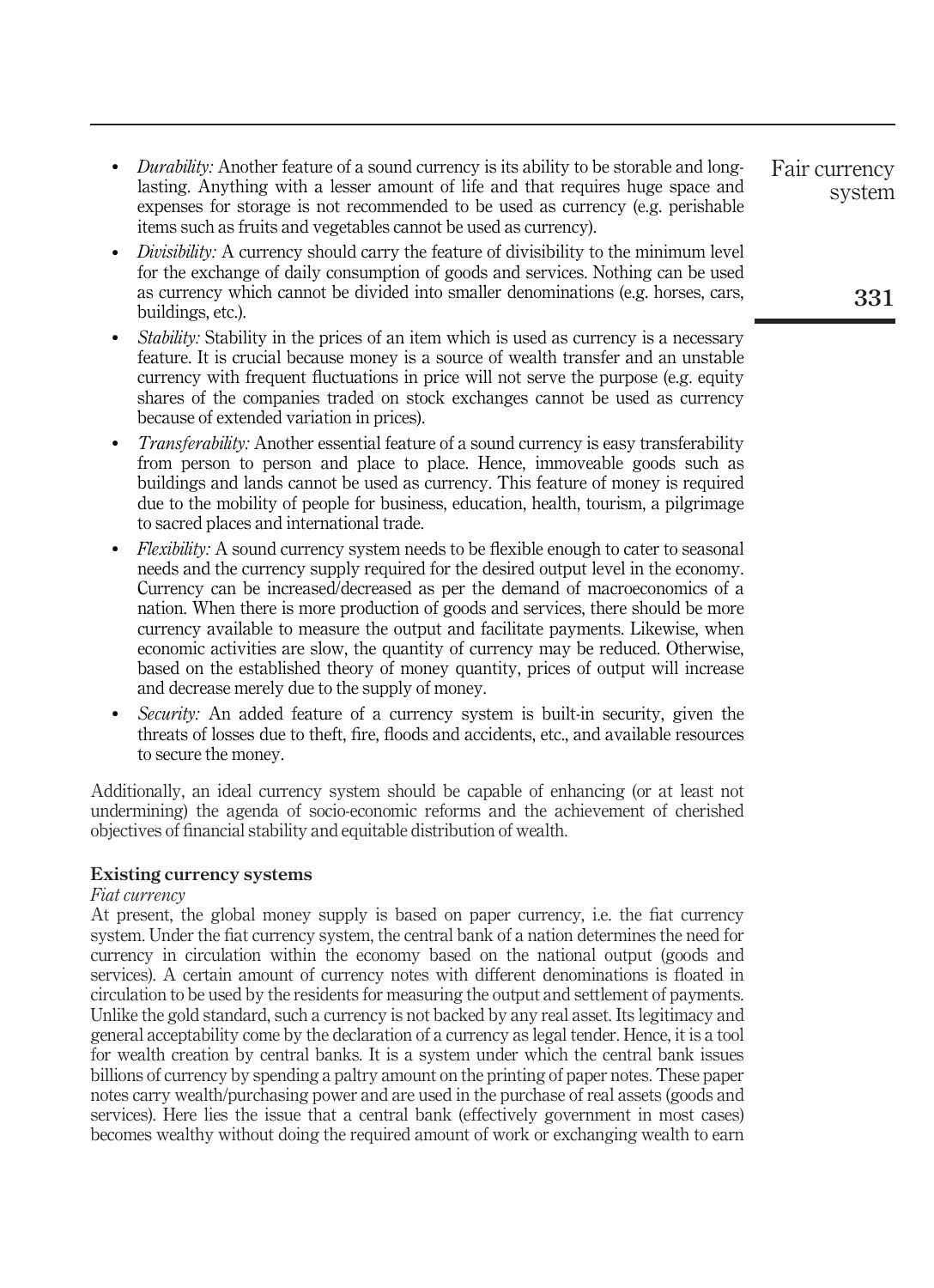such purchasing power. One entity with the entrusted power of note printing has got the position of wealth creator out of thin air. Meera and Larbani (2006) rightly categorise it as seigniorage (difference in par value of a currency note and its cost).

This point needs deliberation by scholars, taking into account a holistic view of the modern economic system: whether such a power can be entrusted to an institution, effectively the government of a country, to create wealth out of nothing and to control resources? A probable answer can be yes, given the requirement of currency in the financial system. It is preferable to entrust the job to a central institution instead of any private sector player, however, with certain terms and conditions. For example, such wealth may be spent for the general welfare by categorising the needs of the society in the area of education, health and poverty alleviation instead of spending on the lavish lifestyle of government functionaries. It is the wealth of all residents. Hence, spending for the benefit of all, especially the destitute, would justify the system. Such a justification is based on the principle that the poor have a right in the wealth of a nation and taking into account socioeconomic objectives of the Islamic economy including equitable distribution of wealth. The Qurʾan commands for the distribution of wealth to less privileged segments of the society in many verses (e.g. 2:43; 2:83; 2:110; 2:177; 2:184; 2:271; 2:273; 2:277; and numerous other verses) (Searchtruth.com, 2018).

The fiat currency system meets many of the desirable features of a currency system including divisibility, storability, transferability and flexibility. However, its flexibility poses a challenge for stability. Any mismatch in currency and output can pose the problem of inflation or deflation, neither of which is desirable. Also, on the front of acceptability, it is legal tender within the economy. However, it cannot make the global appeal of acceptability as it is not backed by real assets. One way to address the issue of "backing currency by real assets" is to use government properties as security in issuing currencies; and holders may be given the right to recourse in case of a crisis, similar to the sukūk (Islamic investment certificates) structure under the Islamic financial system. Sukūk (asset-backed) currency may help in maintaining the stability of currency value and pose a hurdle in the way of irresponsible money management including deficit financing by issuing new currency notes.

#### Banking currency

Three theories explain modern banking functions including credit creation theory, financial intermediation theory and fractional reserve banking theory. Credit creation theory contends that banks create money and increase the money supply in the economy by issuing loans. McLeay *et al.* (2014) document that banks create money by extending loans. When a bank makes a loan to a customer, the bank credits his (customer's) bank account with a bank deposit of the size of the loan. That is the moment of new money creation. Werner (2014) proves empirically that each bank has the power to create money, individually, out of thin air. "Thus, it can now be said with confidence for the first time – possibly in the 5,000 years" history of banking – that it has been empirically demonstrated that each individual bank creates credit and money out of nothing when it extends what is called a "bank loan". The bank does not loan any existing money but instead creates new money. The money supply is created as "fairy dust" produced by the banks out of thin air' (p. 16).

Proponents of fractional reserve banking do not accept the credit creation theory entirely; however, they agree on the power of credit creation by the banking system as a whole. Intermediation theorists, on the other hand, believe that a bank acts as an intermediate between savers and users of funds. Bank credit and plastic money is another important

332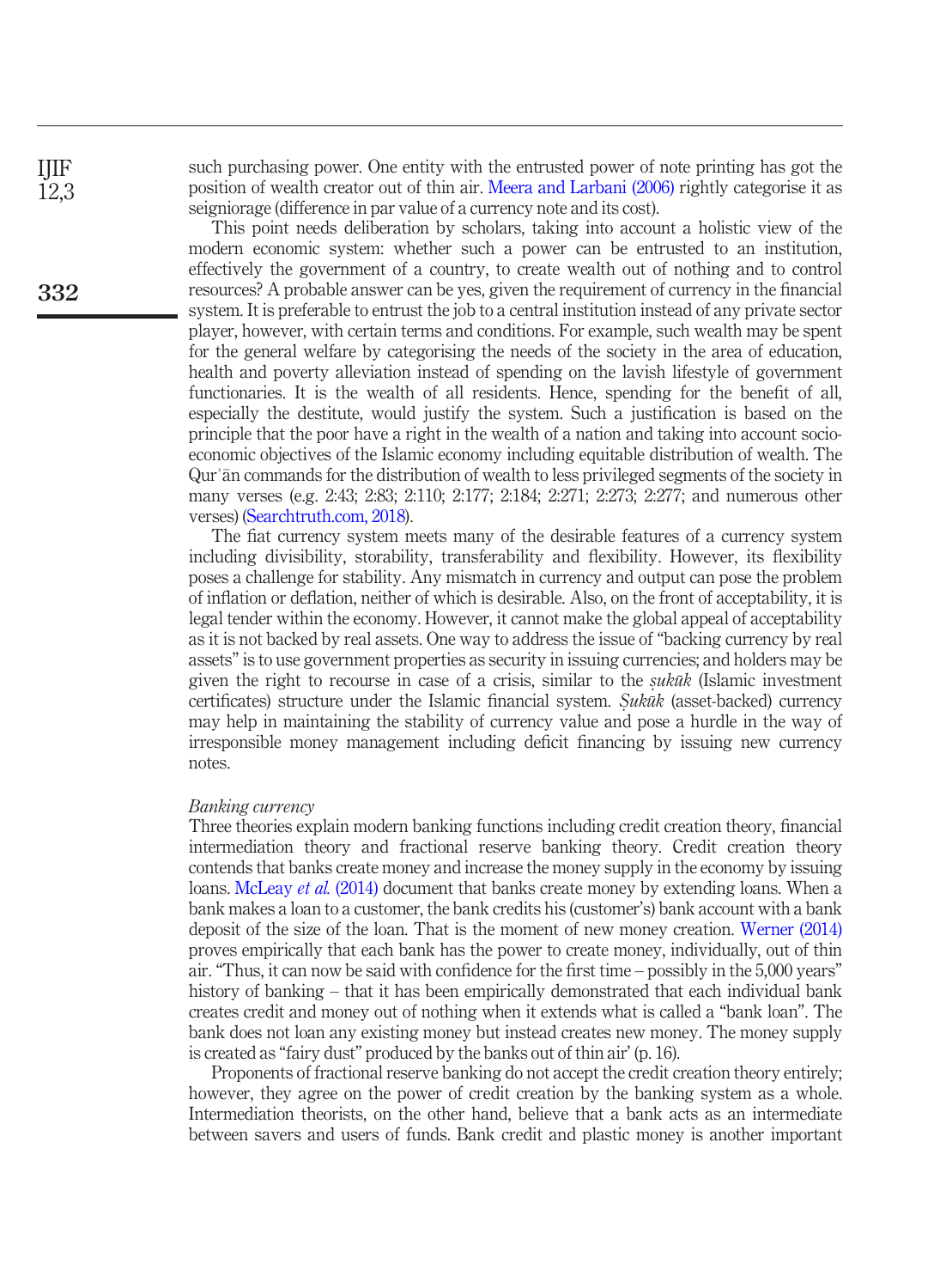source of purchasing power creation in the operations of the modern banking system. Money stock in an economy is classified as follows: Fair currency system

- $\bullet$   $M_0$  includes currency (notes and coins) plus bank reserves;
- $M_1$  comprises currency (coins and notes) in circulation plus other money equivalents, readily convertible into cash (demand deposits);
- $\bullet$   $M_2$  includes  $M_1$  plus short-term time deposits in banks and 24-h money market funds;
- $\bullet$   $M_3$  includes  $M_2$  plus long-term time deposits and money market funds with more than 24-h maturity; and
- $M_4$  includes  $M_3$  plus other deposits (McCandless Jr. and Weber, 1995; Yu, 1997; Financial Times, 2018).

Under the prevailing financial system, money  $(M_1, M_2, M_3)$  and  $M_4$ ) is created by banks in addition to currency notes and coins  $(M_0)$  issued by the central bank of a country out of thin air (A basic credit creation exercise is given in the Appendix). Empirical data supports this fact. For instance, at the end of 2019, the monetary base to broad money ratio (approx.) was 5% in New Zealand, 4% in Norway, 9% in Malaysia, 18% in the USA, 19% in India, 20% in Indonesia, 23% in Turkey, 29% in the United Arab Emirates (UAE), 37% in Pakistan and Japan and 75% in Sudan, [while China and UK 18% and 17%, respectively, for 2017] (IMF, 2020). The practice of creating purchasing power by private businesses (commercial banks) out of thin air has broader implications from socio-economic objectives' considerations. The next sub-section discusses some of the issues in the prevailing financial system.

#### Issues in the existing financial system

The prevailing monetary management system has resulted in specific problems, as described below.

#### Inequitable distribution of wealth

A particular segment of the society has got the power to create money (backed by nothing, through the mere application of accounting entries) which is being used to buy goods and services, leading to the enrichment of people attached to that sector. It results in the unequal distribution of wealth amongst the various agents of the economy. For example, in 2018 the spread ratio (Net Markup (interest) income/Markup (interest) earned) in the banking sector was close to 47% (ROE 13%) while the gross margin (gross profit/sales) in the non-financial sector was close to  $15\%$  (ROE  $15\%$ ) (SBP, 2018, 2018a). Likewise, the top  $1\%$  of the adult population owns 45% (US\$162.27tn) of global wealth while the bottom half (50%) of adults own less than 1% (Shorrocks et al., 2018). Zaman (2010) states that at present the share of producers of goods and services in total output is about 10%, while the rest (90% of total output) goes to bankers and financiers. Islam prefers the transfer of money/wealth from rich to poor classes by encouraging the payment of zakat (alms) and charity. Circulation of wealth amongst the masses, especially poor segments, is an important feature of the Islamic financial system. The Qur'an states:

Whatever gains God has turned over to His Messenger from the inhabitants of the villages belong to Allah, the Messenger, kinsfolk, orphans, the needy and the traveller in need – this is so that they do not just circulate amongst those of you who are rich (59:7).

It may be argued that the issuer does not buy any asset by using the bonus purchasing power; however, it receives interest by lending. Still, an amount of unearned money goes to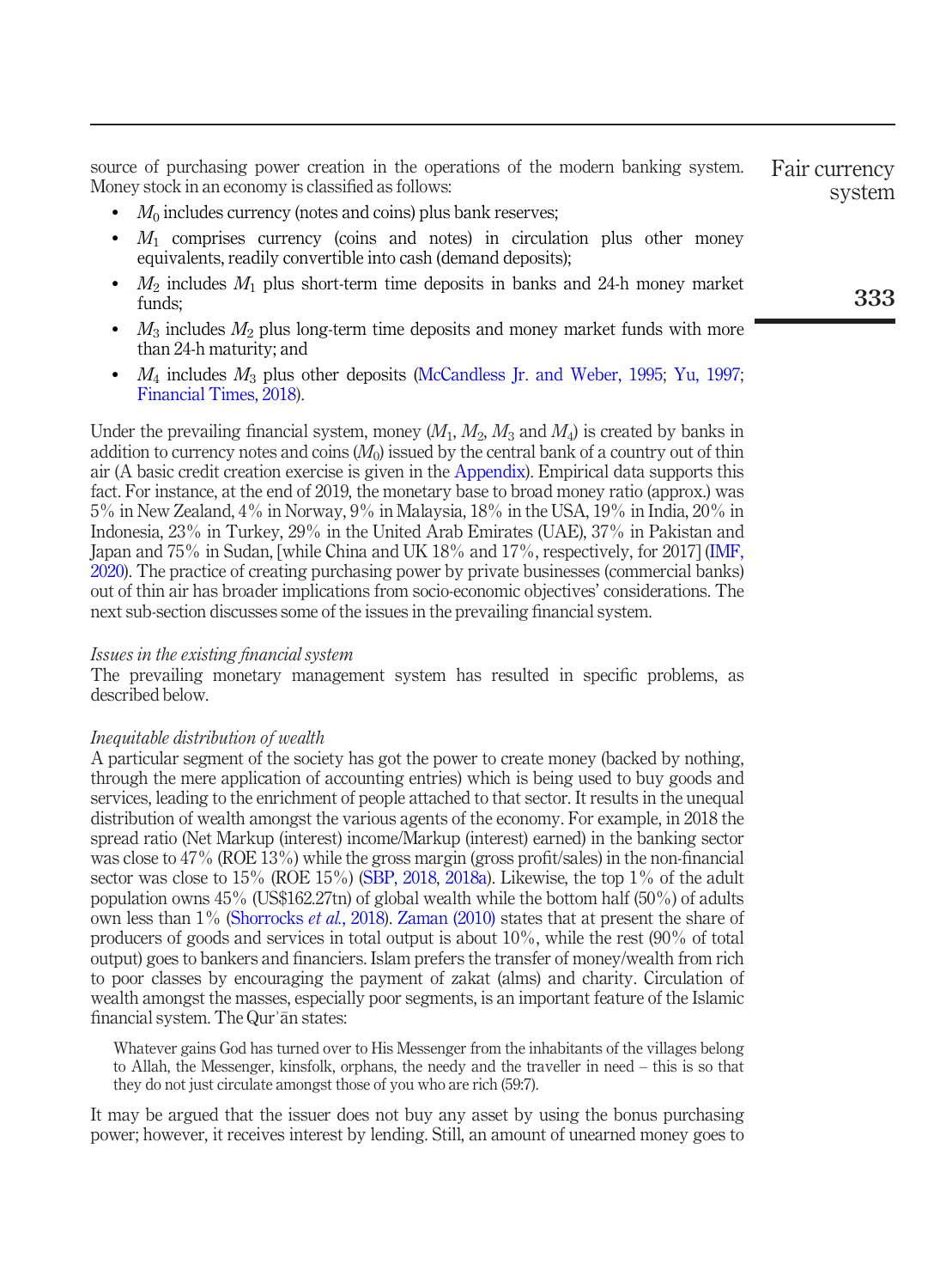the issuer in the form of interest by lending purchasing power. However, impact in the form of rising prices is still valid, resulting in a decrease in the wealth of fixed earners.

#### Inflationary pressures

Inflation is a phenomenon, which leads to an increase in the general price level and a reduction in the purchasing power of money. Fixed income individuals (usually low to middle-income groups) suffer due to uncontrolled inflation in the economy, although businesses make money. According to the quantity theory of money, any increase in money supply coupled with stasis or a less-than-corresponding increase in output (goods and services) leads to a rise in the prices of products. At present, in addition to a central agency, commercial banks also have the power to control the money supply through credit creation. In the case of fiat currency, the restoration of purchasing power is a significant issue. Inflation – resulting primarily from an increase in the quantity of money by issuing authorities to meet budgetary deficits, coupled with banking money – adversely impacts the purchasing power of money. It is a hidden tax that results in the loss of wealth by individuals (Meera and Larbani, 2006).

#### Default in repayments

There is a high rate of default in repayment of loans under the prevailing system. Non-Performing Loans (NPLs) comprise one of the major issues of modern commercial banking globally. In Pakistan, for example, during the period 2014–2018, NPLs ranged between 7% and 12% of total gross advances (SBP, 2018). Meera and Larbani (2009) document, after a detailed analysis of fractional reserve banking, that under the prevailing system default in repayments is unavoidable.

#### International payments

International trade is primarily done by using the global reserve currency, i.e. US dollars. Even for an exchange of agricultural products (by country A) with petroleum products (by country B), US dollars are required to settle the payments, while the US dollar is neither the currency of country A nor of country B. So, when there is a demand for US dollars internationally, the issuer of US dollars prints paper notes in US\$billions by spending a few thousand dollars. The issuer of US dollars gets purchasing power of billions, which can be used to buy any real asset (goods and services) out of thin air. Unlike gold or any other item of wealth, the US dollar itself is not something of value, but still, the issuer possesses (bonus) purchasing power. Wealth is transferred to the issuer without any due labour or sacrifice of an alternative asset. Before 1973, the dollar used to be convertible into gold. However, after 1973 (revocation of Bretton Woods agreement), the convertibility of the dollar is not guaranteed. It may be argued that the issuer does not buy any asset by using purchasing power; instead, it lends it. Still, an amount of unearned money goes to the issuer in the form of interest by lending purchasing power. The practice has broader implications for global communities, Muslims and non-Muslims alike. There are specific issues with this international monetary system, elaborated as hereunder.

First is the issue of seigniorage (creation of purchasing power without exchanging equivalent labour or real assets). For a domestic currency, it can be argued that the government spends any benefit arising out of bonus purchasing power on projects and services meant for the general welfare of community members. However, in the case of international currencies, even this argument is invalid. Any benefit of bonus purchasing power spent in country X (issuer of international currency) will not benefit other countries. Hence, wealth (real goods and services) transfers from other countries to the issuer of the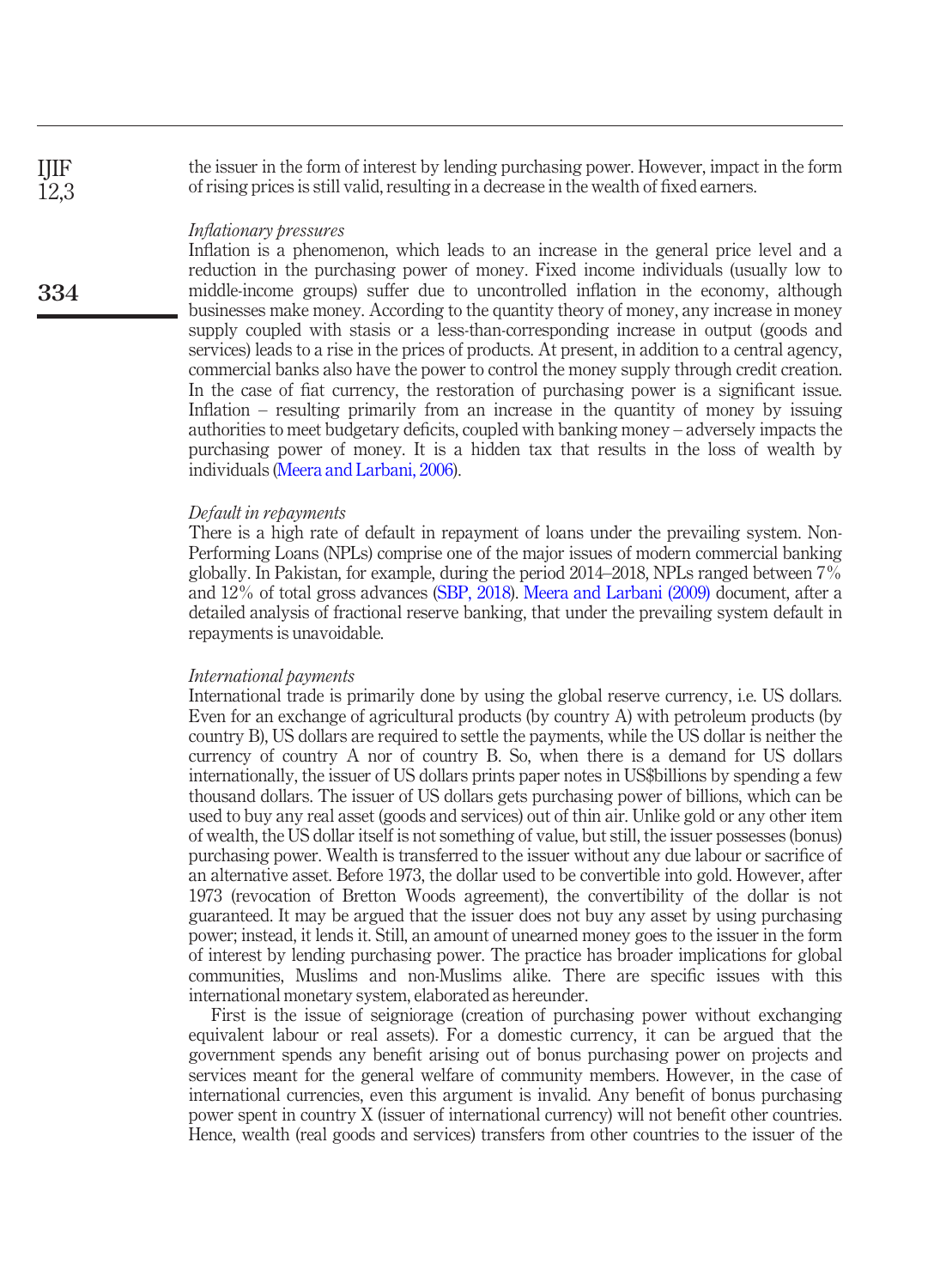international currency (country X), without an equal exchange of wealth (goods and services). In the case of people with a different worldview/civilisation, it is further damaging to strengthen the capitalistic institutions, which they want to be modified and reformed as per their worldview.

Second is the issue of stability in the international financial system and markets. Under the fiat monetary system, using a single reserve currency in international payments poses severe threats to the world economic order. Paper currency is by its nature a piece of paper that gets credibility by the government of a country declaring it as legal tender. The acceptability of the currency lies in the mandating of its use by the residents of a jurisdiction. If a crisis emerges in the country that issues the currency that serves as the world's reserve currency, it will affect the whole global financial system (as is evidenced from the 2007–2008 global financial crisis). It is imperative to have multiple international reserve currencies or a representative international currency of nations (as suggested by Zhou Xiaochuan, ex-governor of Chinese central bank) to reduce the chances of destabilisation of the international financial system emerging from the use of a single country's currency as the reserve currency. The European Monetary Union and the euro represent a right step in this regard. Reserve currencies for various regions and cooperating communities (including Asia, Africa and the Organisation of Islamic Cooperation (OIC) countries) are due to contribute to strengthening the global financial system.

Third is the issue of enforceability of any currency, including the international reserve currency. The holders of currency X can force its acceptance by law only within the geographical borders of Country X. If the general acceptability of the sole international reserve currency reduces, the holder of currency X can still buy goods and services from Country X and enforce acceptance of payments within that jurisdiction. Under the prevailing economic settings, the USA is the largest economy – having trade relations with multiple countries – however, as per 2018 data, the share of the USA in international trade (in goods) is less than  $20\%$  (17% of imports and  $11.2\%$  of exports) (Eurostat, 2019). Practically, communities are engaged in international trade in multiple jurisdictions. Hence, in the presence of inherent value limitation under the fiat currency system, legal tendering legitimacy for the international payment system is required from multiple jurisdictions. That is the critical reason to have numerous reserve currencies with increased legitimacy in multiple economies.

#### Cryptocurrencies

The virtual currency system, in the form of cryptocurrencies, is a recent phenomenon. It is a decentralised system of money creation. It is not even legal tender, i.e. it is not backed by any central bank or government of a country. Fiat currency is, at least, legal tender within the jurisdiction of a state, i.e. residents of that jurisdiction cannot refuse to accept it as payment for goods and services. However, in the case of virtual currencies, there is no backing at all. Hence, its acceptance as a payment for the delivery of goods and services depends entirely upon the sweet will of the seller. None can enforce its acceptance. Furthermore, in the case of fiat currency, any benefit attached to issuing a currency accrues to the central bank, effectively the government of a country, but in the case of cryptocurrency, that benefit goes to the issuer. Accruing a benefit to the government is more feasible than to a private party, as it is expected that the government will spend such a benefit for the collective welfare of the society.

There are multiple cryptocurrencies being traded and available; however, Bitcoin is leading as far as market capitalisation is concerned. As of 12 July 2020, Fusion Media Limited lists about 3,000 cryptocurrencies with a market capitalisation of US\$273.56bn. Fair currency system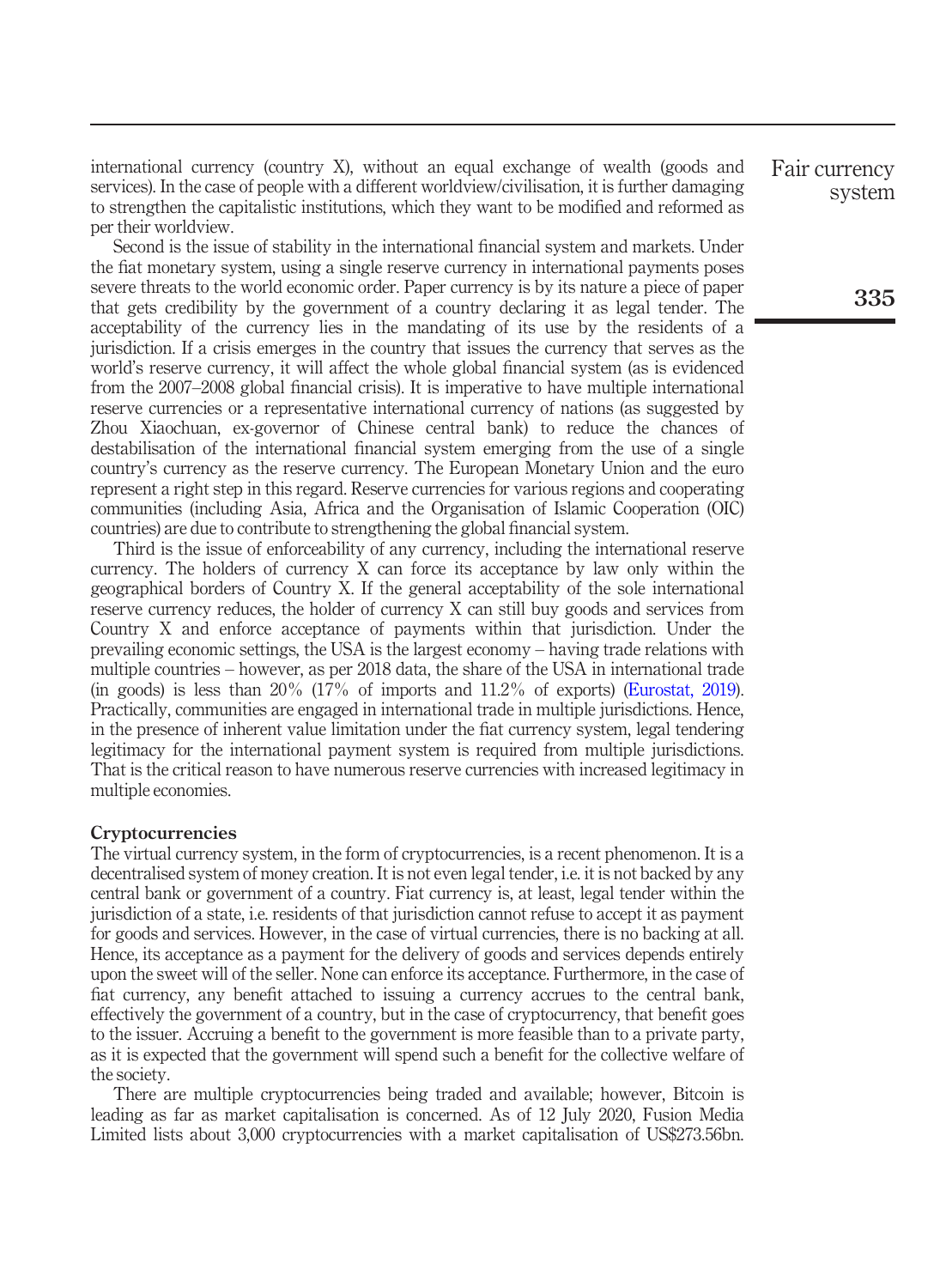Bitcoin alone carries market capitalisation close to US\$171bn (62% share), with a daily volume of about US\$13bn (Investing.com, 2020). Historic facts relating to Bitcoin's pricing in comparison with US\$/EUR exchange rate and gold futures are presented in Figure 1. The figure presents weekly pricing trends in Bitcoins trading, US\$/EUR and gold futures for five years (June 2014 to May 2019). Variations in the pricing of Bitcoins are very high. Descriptive statistics are presented in Panel-B. The maximum price (US\$19,345) was recorded on 10 December 2017, while the minimum price (US\$200) was on 11 January 2015. The coefficient of variation in Bitcoin's pricing (1.2) is also very high as compared to US \$/EUR exchange rate and gold futures (0.06), respectively. However, correlation in the pricing of Bitcoins with gold futures is better (0.54) than gold futures and US\$/EUR exchange rate (0.41), as well as, better than Bitcoins pricing and US\$/EUR exchange rate (0.24).

# Bitcoin: history and developments

Satoshi Nakamoto invented the Bitcoin currency system in 2008. By the second quarter of 2020, the quantity of Bitcoin in circulation is close to 18.42 million (Statista, 2020) and it is said that its number is fixed to top out at 21 million (Greenberg, 2011; and Bitcoin.org, 2018). Bitcoins are acquired either by purchasing or by mining. The system works like a bank account, however with certain differences. There is no facility for cash withdrawal, as bitcoins are accounting numbers without physical presence. Transfer of coins takes place through online networks of computers. Unlike a bank where employees work to facilitate transfers by following a set of protocols – including recognition of customer and availability of funds – under the blockchain system, miners perform the job (Scott, 2016). The reward for miners comes in two ways including transaction fees and finding new coins. Nakamoto (2008) states "once a predetermined number of coins have entered circulation, the incentive can transition entirely to transaction fees and be completely inflation free" (p. 4).

Finding a new bitcoin is like mining for gold. New bitcoins are earned, at a decreasing rate, through doing labour by transaction processing (Bitcoin.org, 2018). Abraham et al. (2016) mention some inherent issues in the smooth working of the system including long confirmation time, low transaction throughput and lack of incentives at certain steps of the protocol, leading to specific implications. However, it is expensive to search for new bitcoins due to the depreciation of expensive computing machines and the cost of electricity.



Figure 1. Historic pricing trends of bitcoins in US\$ (2014–2019)

**Data source:** investing.com; constructed by author

IJIF 12,3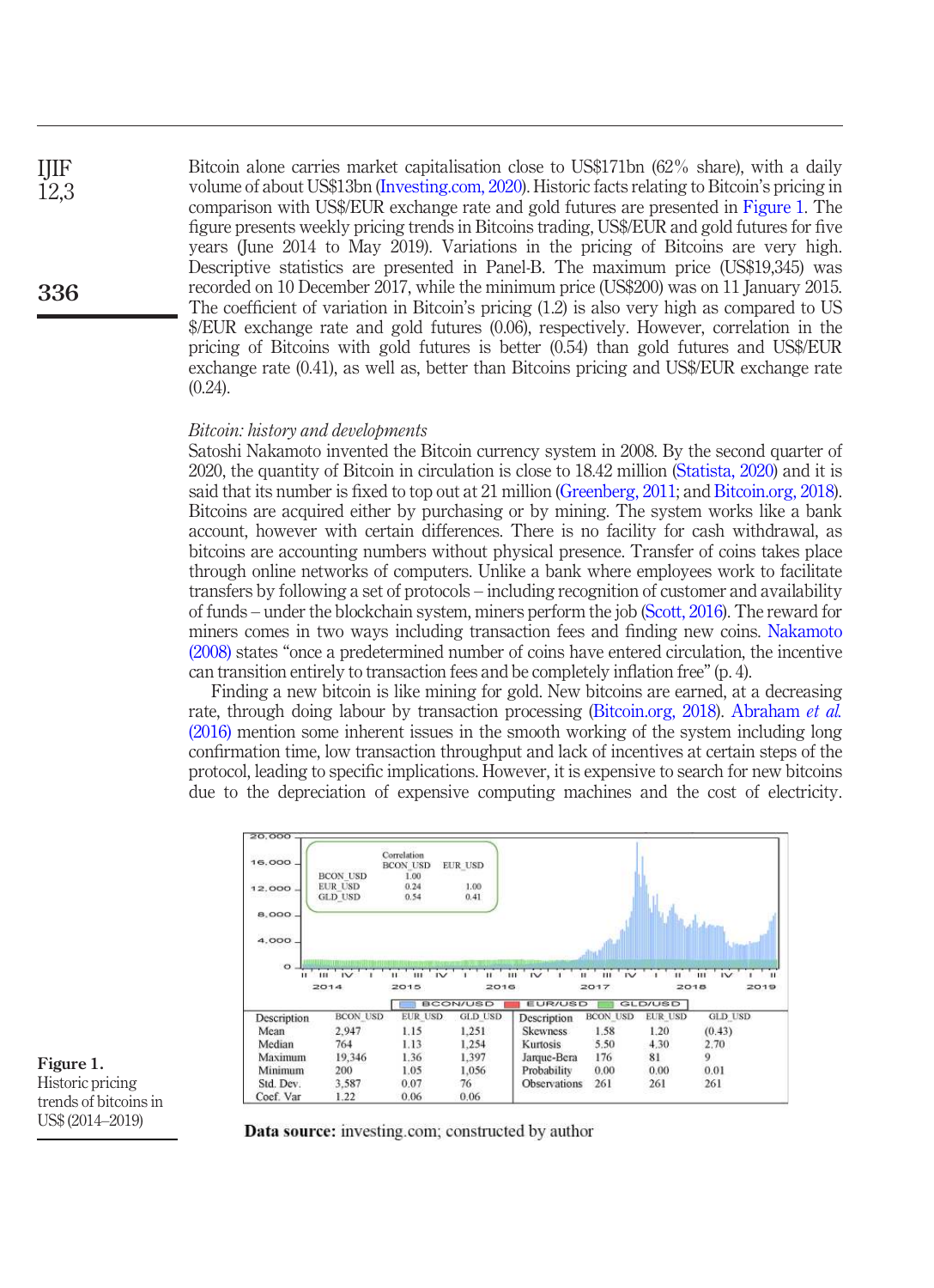The average consumption of electricity per day in mining operations globally is sufficient to power 31,000 homes in the USA (Gayomali, 2013). Iceland is a popular destination for bitcoin mining due to its location and renewable energy resources. The low cost of electricity, coupled with cold weather, reduces the need for air-conditioning the server rooms, resulting in overall cost reduction in mining for bitcoins. Still, according to an estimate, the energy consumption of the entire mining network is equal to the consumption of the Republic of Ireland (The Guardian, 2018). Hayes (2015) documents the significance of the cost of production of bitcoins in pricing and concludes that reduction in cost (through mining hardware efficiency, lower electricity prices and lower mining difficulties, etc.) will have a negative influence on the value. A brief description of Bitcoin currency in light of the features of ideal money is presented in Table 1.

The legal status of bitcoins as the currency has not yet been finalised in multiple jurisdictions. Bitcoin is treated as property (not money) under USA tax laws (Rushe, 2014). The status of bitcoins (cryptocurrencies) under Islamic law is yet to be determined. Individual/random opinions show inconclusiveness (Abubakar et al., 2018; Oziev and Yandiev, 2018; Windiastuti and Athief, 2019; Rabbani et al., 2020; Siswantoro, 2020); however, fatwas (juristic opinions) from Accounting and Auditing Organisation for Islamic Financial Institutions (AAOIFI) and Islamic Fiqh Academy (IFA) are yet to be announced. Abubakar *et al.* (2017) classify bitcoin in the *gharar* (higher uncertainty) category – a feature of void contracts under the Islamic financial system. Muedini (2018, p. 6) states "Bitcoin and other digital currencies seem to be much more aligned with principles of justice and social fairness, characteristics valued in Islamic jurisprudence". Although there are certain question marks on the legality of fiat currency (Meera and Larbani, 2009), from the Sharīʿah point of view, it has approval from IFA (1986). The case for Sharī'ah approval of bitcoins or any other virtual currency is weaker than that of fiat currency for two reasons:

| Features                    | Description                                                                                                                                                                                                                                                                                                                                   |                              |
|-----------------------------|-----------------------------------------------------------------------------------------------------------------------------------------------------------------------------------------------------------------------------------------------------------------------------------------------------------------------------------------------|------------------------------|
| Acceptability               | A bitcoin does not carry any inherent value and is also not guaranteed/<br>issued by any legal jurisdiction, hence there is no legal tendering                                                                                                                                                                                                |                              |
| Storability and durability  | Depending upon acceptability, bitcoin may work as a measure and store of<br>value. However, both features of acceptability – inherent value and legal<br>$t$ endering – are missing. Bitcoin is durable – preserved in computer disks at<br>a very low cost, given the multiple uses of computers, for a longer duration<br>without perishing |                              |
| Divisibility                | Bitcoin is divisible to a minimal value. There are 1,000,000 bits in one<br>bitcoin (bitcoin.org)                                                                                                                                                                                                                                             |                              |
| Stability                   | Stability comes through the quantity. More than the required currency in<br>circulation creates inflation and vice versa. The quantity of bitcoins is fixed<br>by design; hence, the danger of deflation is more than inflation                                                                                                               |                              |
| Transferability             | Bitcoins can be transferred very easily to any geographical location through<br>online computer networks. It cannot work at places, which are not<br>connected with online networks. It does not exist physically                                                                                                                             |                              |
| Flexibility                 | The quantity of bitcoins is fixed at 21 million by design. At this point, we<br>can say it is less flexible than fiat money                                                                                                                                                                                                                   |                              |
| <i>Security</i>             | Bitcoins do not exist physically, hence are protected from theft. However,<br>network security and hacking threats are present                                                                                                                                                                                                                | Table 1.<br>Desired currency |
| <b>Source:</b> Author's own |                                                                                                                                                                                                                                                                                                                                               | features and bitcoin         |

(1) Firstly, although fiat currency lacks inherent value, it gets credibility through the legal process from the country of issue.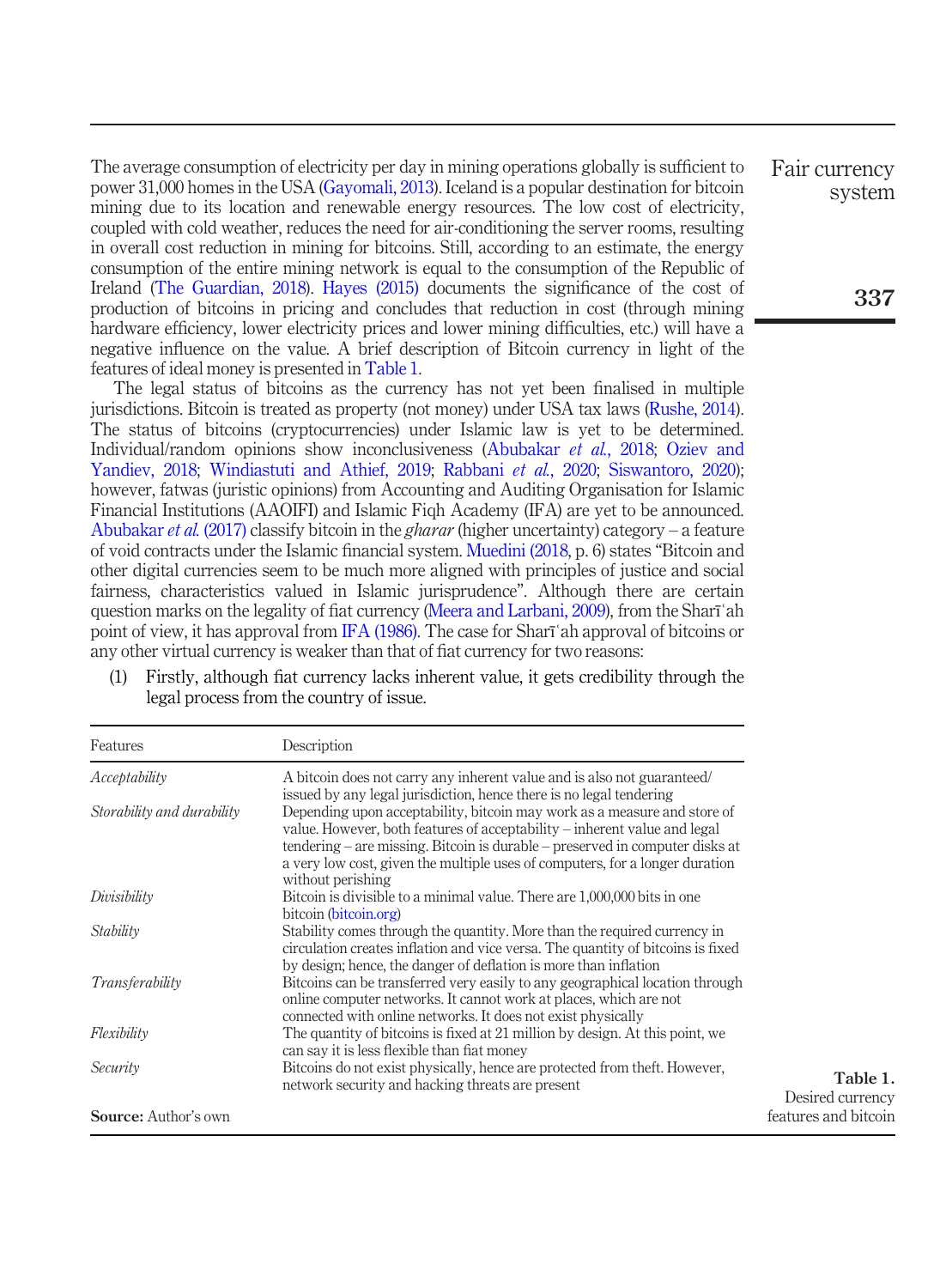(2) Secondly, in a sense, it is backed by goods and services (GDP) produced in a particular country, and the holder can claim its value, at least, in that jurisdiction.

Bitcoin lacks both of these currency features – legal tendering and inherent value.

Scott (2016) evaluates the potential of cryptocurrencies in facilitating remittances, financial inclusion and cooperative structures; however, structural developments are required for realisation. Li and Wang (2017) conduct an empirical study and document that the long-run Bitcoin exchange rate is more sensitive to economic fundamentals; hence, it can be considered for portfolio diversification.

Bitcoin currency system poses threats in certain areas, discussed as follows:

- Certain concerns about the Bitcoin payment system related to the anonymity of users. Law et al. (1997) highlight that an increased level of anonymity creates the potential for counterfeit money, money laundering and tax evasion; hence, privacy is recommended but not anonymity.
- Security is another issue. Although physical non-existence makes it more secure than paper currency or metallic money, hacking threats are present. In 2011, through hacking, 25,000 Bitcoins were stolen from 478 accounts. The loss estimate was close to US\$9mn (Stophel, 2013).
- The most critical concern relates to general acceptability. The acceptability issue in a currency system is very crucial and vital. Fundamental factors of acceptability include the inherent value of a currency and legal tendering, in addition to allied features of convenience. The fiat monetary system lacks the inherent value feature; however, it gets credibility by fiat, i.e. the government of a country binds its residents to accept the currency. In the case of Bitcoin or any other virtual currency system, such legitimacy is absent. If tomorrow, the international financial system refuses the acceptance of payments in the US dollar, it will still be acceptable in the USA and holders can buy goods and services in that jurisdiction at least. However, in the case of cryptocurrency, in addition to inherent value limitation, even this legitimacy is not available. Hence, the holder of bitcoins (or other cryptocurrencies), who were once considered wealthy, will end up carrying nothing more than accounting numbers generated by blockchain ledgers in case the international financial system refuses to accept them.
- Another problem is flexibility and stability. A currency system, which is not flexible to the changing demands of trade and exchange poses a serious threat to the stability of value. The quantity theory of money states that inflation/deflation results if there is a mismatch between the quantity of money and output. The number of bitcoins is fixed at 21 million, which might result in a mismatch of demand and supply of currency. It is argued that Bitcoin is divisible to the minimum (each coin has 1,000,000 bits); hence, prices will be adjusted accordingly. However, it would result in a serious economic issue. Any rational person is not willing to accept a lesser amount of currency than what he has spent on the production of a commodity because of the overall shortage of money. The motivation of higher purchasing power in the successive unit of currency will positively contribute to the satisfaction; however, the psychological issue will remain there.
- Another significant concern about Bitcoin (or any other virtual currency) is its intended use for trading illegal drugs and the provision of financing for banned activities (Hasbi and Mahzam, 2018). How to implement controls on virtual

338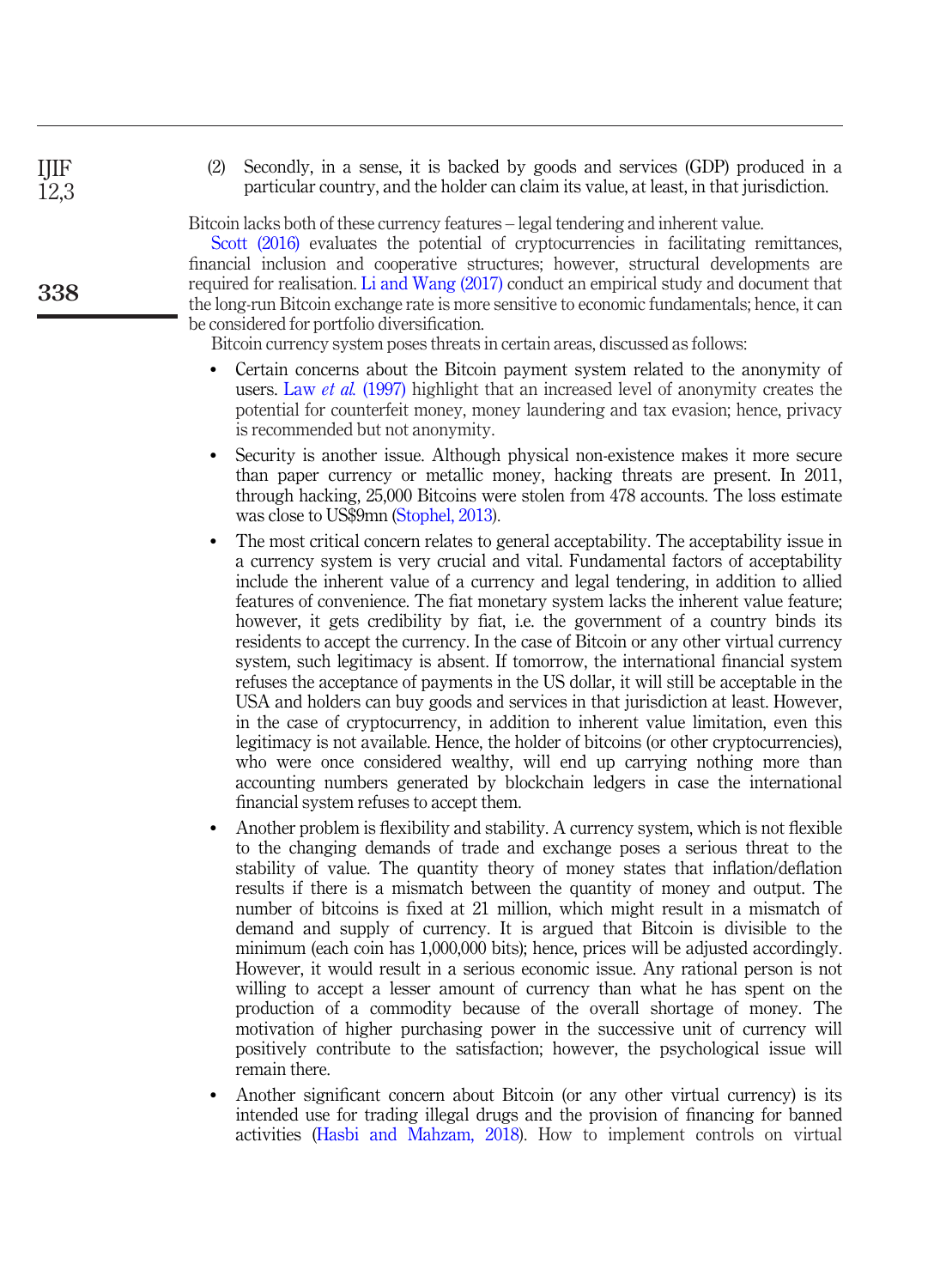transactions intended for financing illegal activities poses serious challenges for law enforcement agencies (Raeesi, 2015).

Unless certain developments take place to address these concerns, it would be appropriate to wait and see before making any conclusion about cryptocurrencies. However, the conceptualisation of Sharīʿah-compliant precious-metal-backed cryptocurrency (PMBC) by Ajouz et al. (2020) needs consideration by money management authorities in Muslim societies, on account of achieving efficiency through information technology (IT) applications. The concept of PMBC may be further extended to asset-backed cryptocurrency (ABC) following sukūk structures in cases where metals are not sufficient to match the currency demand of an economy. ABC following sukūk structures has the potential to address the questions (e.g. shortage of gold and higher cost of metallic money) raised about the adoption of the gold standard.

# **Conclusion**

In this research, an evaluation of prevailing currency systems has been made, covering multiple aspects including domestic and international. The findings lead to a "reappraisal of existing money management system" and call for a new/reformed currency system development, as argued by Abdullah (2016) and others. There are some specific expectations from a just financial system including financial stability and equitability in wealth distribution (Chapra, 2008). Furthermore, social, economic, political and financial goals (inter-related goals) are to be achieved jointly, as concluded by Choudhury and Hussain (2005) after examining the precepts of Sharīʿah in the financial field (including social security, property rights and the rights of progeny). The findings indicate numerous hurdles in the achievement of these goals under the prevailing monetary management system. The existing monetary system has failed in achieving the desired objectives (equitable distribution of resources, stability in the financial system and protection of wealth, etc.). Hence, reconsideration and development of a fair currency system is the need of the time. The following important points are reiterated:

Firstly, there is no liking or disliking for any currency system under the Islamic financial system. Hence, any prudent currency system, taking into account the socio-economic objectives of the Islamic financial system, is acceptable. It puts the bar of designing such a fair and transparent currency system on Muslim finance professionals and Sharīʿah scholars. Given the knowledge gap (lack of Sharīʿah expertise amongst finance professionals and vice versa) between the two groups (Ahmad, 2016; Shahar et al., 2018), significant joint efforts are required. It is imperative that Muslim economists and finance professionals join hands with Sharīʿah scholars and come up with a currency system suitable for achieving the socio-economic goals of the Islamic financial system. Consideration may be given to bimetallism, gold coins, the gold standard, fiat currency, cryptocurrency and proposed asset-backed currency systems.

Secondly, under prevailing settings, seigniorage is a major issue. It is not justified even for the government, let alone the private sector (commercial banks). It is suggested that unless a new system comes into operation, the benefit of such a bonus purchasing power may be spent on the general welfare of members of the society with a focus on poverty alleviation, education and health sectors. Government spending may be restricted to tax collection or financing through an open financial market, ideally based on profit-and-loss sharing modes of financing. A formula may be developed for the determination and collection of seigniorage from commercial banks, generated in the process of credit creation.

Fair currency system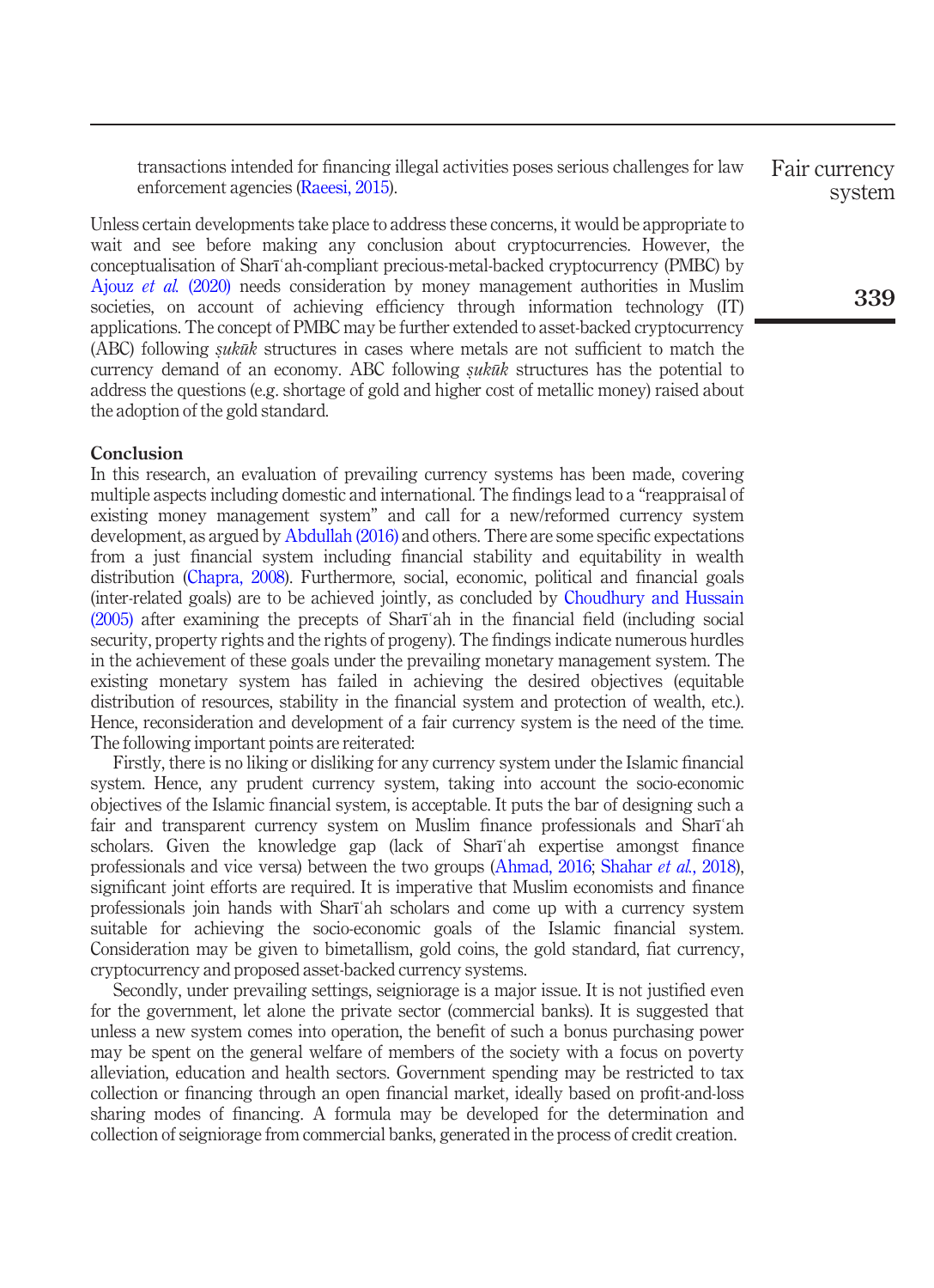Thirdly, fractional reserve banking contributes directly to enhancing the quantity of money supply, resulting in inflation. Furthermore, the issue of new notes to finance budgetary deficits of governments plays a similar role. Generation of inflation through an undue increase in money supply is a hidden tax (Meera and Larbani, 2006), resulting in loss of purchasing power and wealth of holders of such currency. It is tantamount to theft, clearly violating the objective of the Sharīʿah regarding the protection of wealth. Capacity building and independence of central banks in carrying out a monetary policy may reduce this problem. Multiple tools of monetary management including cash reserve ratio are at the disposal of the central banks under conventional wisdom. It is suggested that real assets owned by the government may back fiat currency, following the sukūk structure developed under Islamic finance.

Fourthly, having a single international reserve currency without the backing of any real asset poses threats to the stability of the global financial system. Such a single currency is legal tender within the jurisdiction of the issuing country. Hence, trouble in the issuing country will lead to trouble internationally (e.g. the US financial crisis of 2007–2008). Zhou Xiaochuan, ex-governor of the Chinese central bank suggested an international reserve currency under the International Monetary Fund (IMF) that is disconnected from any individual nation, ensuring long-term stability (Financial Times, 2009). It is prudent to have more reserve currencies available for international transactions. The European zone has managed the issue to an extent. Multiple reserve currencies for other regions and economic cooperation unions would contribute to stability in the global financial system (given the GDP volume, share in international trade and population). Although OIC countries have the platform of the Islamic Development Bank for the issuance of a reserve currency to be used in international payments (at least within the OIC-region), the potential is yet to be realised.

Finally, the cryptocurrency system (Bitcoin) lacks features of acceptability and flexibility. It neither carries inherent value nor is legitimised by legal tendering. Hence, this system poses severe threats in the area of loss of wealth on account of acceptability, in addition to the in-built limitation of flexibility and stability. It is prudent to wait and see before jumping to a conclusion.

A just and transparent currency system is expected to contribute to stability and equitable distribution of wealth. Hence, it is the prime duty of the actors (government, economists and Sharīʿah scholars) to join hands for the development of such a system. Such a system would further help in reducing crime, alleviating poverty and achieving harmony within the geographical borders of society, as well as internationally. Future research agenda includes evaluation of the fractional reserve banking regarding fairness (or its opposite) in resource allocations, poverty alleviation and achievement of other socioeconomic objectives.

#### Note

1. Robins (1932) states "economics is the science which studies human behaviour as a relationship between ends and scarce means which have alternative uses" (p. 15).

#### References

- Abdullah, A. (2016), "An Islamic monetary theory of value and equation of exchange: evidence from Egypt (696-1517)", Humanomics, Vol. 32 No. 2, pp. 121-150.
- Abraham, I., Malkhi, D., Nayak, K., Ren, L. and Spiegelman, A. (2016), "Solidus: an incentive-compatible cryptocurrency based on permissionless byzantine consensus", Cornell University Library, available at: https://128.84.21.199/abs/1612.02916v1 (accessed 2 December 2018).

IJIF 12,3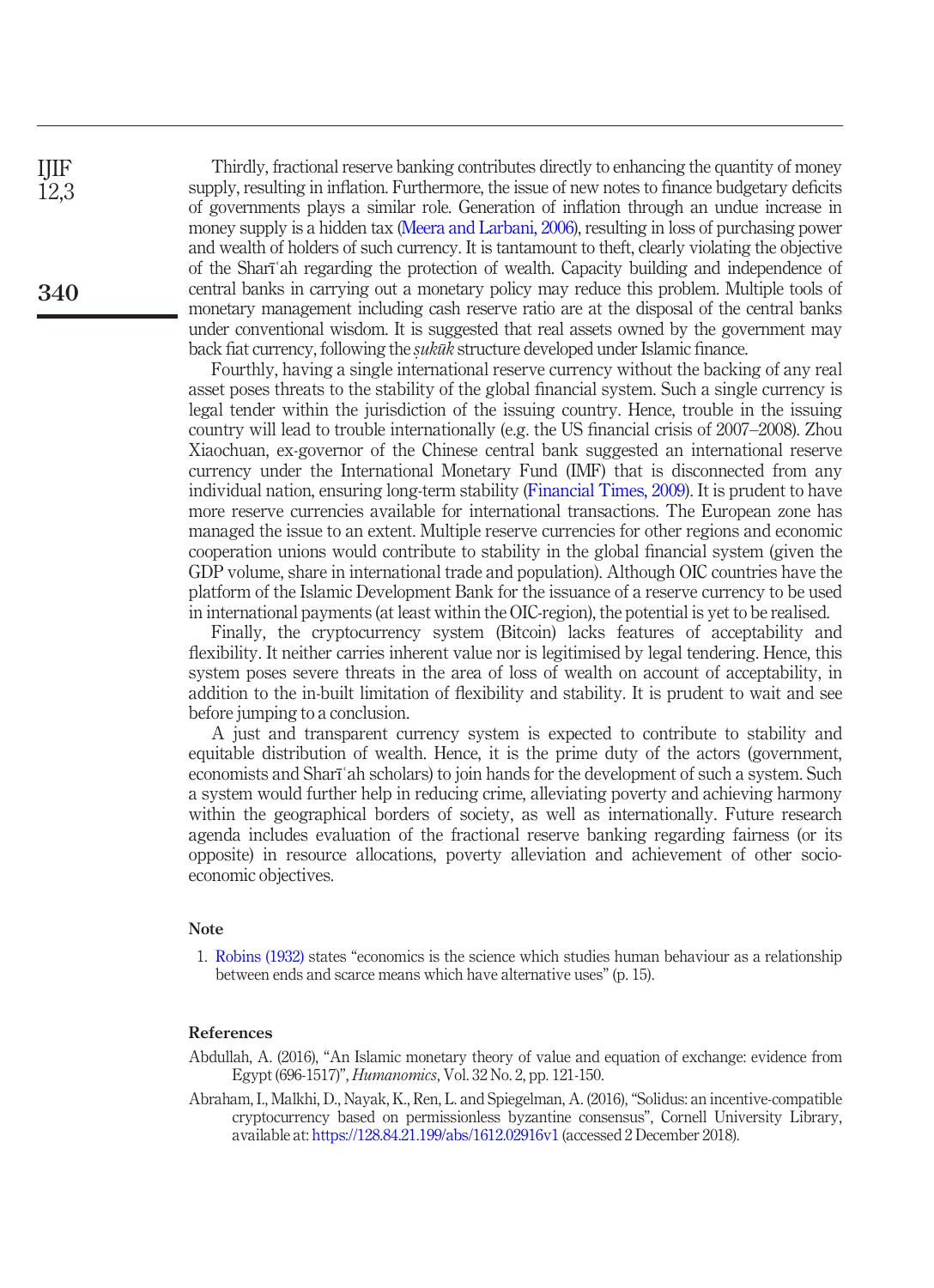| (accessed 6 December 2018).<br>Harvard University Forum on Islamic Finance on Innovation and Authenticity, 19-20 April,<br>Harvard Law School, Islamic Legal Studies Program Islamic Finance Project.<br>No. 1, pp. 1-35.<br>Journal of Social Economics, Vol. 32 No. 3, pp. 203-217.<br>explained/index.php/EU_and_main_world_traders (accessed 12 July 2020).<br>7851925a-17a2-11de-8c9d-0000779fd2ac (accessed 19 January 2019).<br>term=m0,-m1,-m2,-m3,-m4 (accessed $27$ November 2018).<br>Gayomali, C. (2013), "Want to make money off bitcoin mining? Hint: don't mine", available at: https://<br>theweek.com/articles/465541/want-make-money-bitcoin-mining-hint-dont-mine (accessed 28)<br>November 2018).<br>psilocybin-bitcoins-gavin-andresen-crypto-currency.html#20448248353e (accessed 28 November<br>2018).<br>Commentaries No. 075, Nanyang Technological University, Singapore.<br>https://mpra.ub.uni-muenchen.de/8134/ (accessed 24 November 2018).<br>model for valuing bitcoin", available at: http://aisel.aisnet.org/mcis2015/4 (accessed 5 May 2019).<br>money-in-the-ottoman-empire-30163 (accessed 24 November 2018).<br>Islamic Fiqh Academy, Jeddah.<br>September), Islamic Fiqh Academy, Jeddah.<br>https://data.imf.org/regular.aspx?key=61545868 (accessed 12 July 2020).<br>Investing.com (2020), "All cryptocurrencies", available at: www.investing.com/crypto/currencies<br>(accessed $12$ July $2020$ ). | cryptocurrency", <i>JKAU: Islamic Economics</i> , Vol. 33 No. 1, pp. 3-20.                                 |  |
|-------------------------------------------------------------------------------------------------------------------------------------------------------------------------------------------------------------------------------------------------------------------------------------------------------------------------------------------------------------------------------------------------------------------------------------------------------------------------------------------------------------------------------------------------------------------------------------------------------------------------------------------------------------------------------------------------------------------------------------------------------------------------------------------------------------------------------------------------------------------------------------------------------------------------------------------------------------------------------------------------------------------------------------------------------------------------------------------------------------------------------------------------------------------------------------------------------------------------------------------------------------------------------------------------------------------------------------------------------------------------------------------------------------------------------------------------|------------------------------------------------------------------------------------------------------------|--|
|                                                                                                                                                                                                                                                                                                                                                                                                                                                                                                                                                                                                                                                                                                                                                                                                                                                                                                                                                                                                                                                                                                                                                                                                                                                                                                                                                                                                                                                 | Bitcoin.org (2018), "Frequently asked questions", available at: https://bitcoin.org/en/faq#general         |  |
|                                                                                                                                                                                                                                                                                                                                                                                                                                                                                                                                                                                                                                                                                                                                                                                                                                                                                                                                                                                                                                                                                                                                                                                                                                                                                                                                                                                                                                                 | Chapra, M.U. (2008), "Innovation and authenticity in Islamic finance", paper presented at the Eighth       |  |
|                                                                                                                                                                                                                                                                                                                                                                                                                                                                                                                                                                                                                                                                                                                                                                                                                                                                                                                                                                                                                                                                                                                                                                                                                                                                                                                                                                                                                                                 | Chapra, M.U. (1992), "Islam and the economic challenges", The Islamic Foundation, Leicester.               |  |
|                                                                                                                                                                                                                                                                                                                                                                                                                                                                                                                                                                                                                                                                                                                                                                                                                                                                                                                                                                                                                                                                                                                                                                                                                                                                                                                                                                                                                                                 | Chapra, M.U. (1996), "Monetary management in an Islamic economy", <i>Islamic Economic Studies</i> , Vol. 4 |  |
|                                                                                                                                                                                                                                                                                                                                                                                                                                                                                                                                                                                                                                                                                                                                                                                                                                                                                                                                                                                                                                                                                                                                                                                                                                                                                                                                                                                                                                                 | Choudhury, M.A. and Hussain, M.M. (2005), "A paradigm of Islamic money and banking", International         |  |
|                                                                                                                                                                                                                                                                                                                                                                                                                                                                                                                                                                                                                                                                                                                                                                                                                                                                                                                                                                                                                                                                                                                                                                                                                                                                                                                                                                                                                                                 | Eurostat (2019), "EU and main world traders", available at: https://ec.europa.eu/eurostat/statistics-      |  |
|                                                                                                                                                                                                                                                                                                                                                                                                                                                                                                                                                                                                                                                                                                                                                                                                                                                                                                                                                                                                                                                                                                                                                                                                                                                                                                                                                                                                                                                 | Financial Times (2009), "China calls for new reserve currency", available at: www.ft.com/content/          |  |
|                                                                                                                                                                                                                                                                                                                                                                                                                                                                                                                                                                                                                                                                                                                                                                                                                                                                                                                                                                                                                                                                                                                                                                                                                                                                                                                                                                                                                                                 | Financial Times (2018), "Definition of M0, M1, M2, M3, M4", available at: http://lexicon.ft.com/Term?      |  |
|                                                                                                                                                                                                                                                                                                                                                                                                                                                                                                                                                                                                                                                                                                                                                                                                                                                                                                                                                                                                                                                                                                                                                                                                                                                                                                                                                                                                                                                 |                                                                                                            |  |
|                                                                                                                                                                                                                                                                                                                                                                                                                                                                                                                                                                                                                                                                                                                                                                                                                                                                                                                                                                                                                                                                                                                                                                                                                                                                                                                                                                                                                                                 | Greenberg, A. (2011), "Crypto currency", available at: www.forbes.com/forbes/2011/0509/technology-         |  |
|                                                                                                                                                                                                                                                                                                                                                                                                                                                                                                                                                                                                                                                                                                                                                                                                                                                                                                                                                                                                                                                                                                                                                                                                                                                                                                                                                                                                                                                 | Hasbi, A.H. and Mahzam, R. (2018), "Cryptocurrencies: potential for terror financing?", RSIS               |  |
|                                                                                                                                                                                                                                                                                                                                                                                                                                                                                                                                                                                                                                                                                                                                                                                                                                                                                                                                                                                                                                                                                                                                                                                                                                                                                                                                                                                                                                                 | Hassan, Z. (2007), "Ensuring exchange rate stability: is return to gold (dinar) possible?", available at:  |  |
|                                                                                                                                                                                                                                                                                                                                                                                                                                                                                                                                                                                                                                                                                                                                                                                                                                                                                                                                                                                                                                                                                                                                                                                                                                                                                                                                                                                                                                                 | Hayes, A. (2015), "Cryptocurrency value formation: an empirical analysis leading to a cost of production   |  |
|                                                                                                                                                                                                                                                                                                                                                                                                                                                                                                                                                                                                                                                                                                                                                                                                                                                                                                                                                                                                                                                                                                                                                                                                                                                                                                                                                                                                                                                 | Hurriyet Daily News (2012), "Money in ottoman empire", available at: www.hurriyetdailynews.com/            |  |
|                                                                                                                                                                                                                                                                                                                                                                                                                                                                                                                                                                                                                                                                                                                                                                                                                                                                                                                                                                                                                                                                                                                                                                                                                                                                                                                                                                                                                                                 | IFA (1986), "Shari'ah rules governing paper money", Resolution #21, Third Session (11-16 October),         |  |
|                                                                                                                                                                                                                                                                                                                                                                                                                                                                                                                                                                                                                                                                                                                                                                                                                                                                                                                                                                                                                                                                                                                                                                                                                                                                                                                                                                                                                                                 | IFA (2000), "On inflation and change of currency value", <i>Resolution #115</i> , Twelfth Session (23-28)  |  |
|                                                                                                                                                                                                                                                                                                                                                                                                                                                                                                                                                                                                                                                                                                                                                                                                                                                                                                                                                                                                                                                                                                                                                                                                                                                                                                                                                                                                                                                 | IMF (2020), "Monetary and financial statistics: monetary base to broad money ratio", available at:         |  |
|                                                                                                                                                                                                                                                                                                                                                                                                                                                                                                                                                                                                                                                                                                                                                                                                                                                                                                                                                                                                                                                                                                                                                                                                                                                                                                                                                                                                                                                 |                                                                                                            |  |
|                                                                                                                                                                                                                                                                                                                                                                                                                                                                                                                                                                                                                                                                                                                                                                                                                                                                                                                                                                                                                                                                                                                                                                                                                                                                                                                                                                                                                                                 |                                                                                                            |  |
|                                                                                                                                                                                                                                                                                                                                                                                                                                                                                                                                                                                                                                                                                                                                                                                                                                                                                                                                                                                                                                                                                                                                                                                                                                                                                                                                                                                                                                                 |                                                                                                            |  |
|                                                                                                                                                                                                                                                                                                                                                                                                                                                                                                                                                                                                                                                                                                                                                                                                                                                                                                                                                                                                                                                                                                                                                                                                                                                                                                                                                                                                                                                 |                                                                                                            |  |
|                                                                                                                                                                                                                                                                                                                                                                                                                                                                                                                                                                                                                                                                                                                                                                                                                                                                                                                                                                                                                                                                                                                                                                                                                                                                                                                                                                                                                                                 |                                                                                                            |  |

- Abubakar, Y.S., Ogunbado, A.F. and Saidi, M.A. (2018), "Bitcoin and its legality from Shariah point of view", SEISENSE Journal of Management, Vol. 1 No. 4, pp. 13-21. Fair currency
- Abubakar, N., Rosbi, S. and Uzaki, K. (2017), "Cryptocurrency framework diagnostics from Islamic finance perspective: a new insight of bitcoin system transaction", International Journal of Management Science and Business Administration, Vol. 4 No. 1, pp. 19-28.
- Ahmad, I. (2016), "Operational challenges in the Shari'ah governance of Islamic financial institutions (IFIs) in Nigeria: issues and solutions", Journal of Islamic Economics Banking and Finance, Vol. 12 No. 3, pp. 216-235.
- Ajouz, M., Abdullah, A. and Kassim, S. (2020), "Developing a Shari'ah-compliant precious metal backed cryptocurrency", JKAU: Islamic Economics, Vol. 33 No. 1, pp. 3-20.
- 
- 
- 
- 
- 
- 
- 
- 
- 
- 
- 
- 
- 
- 
- 
- 
- 
- 

system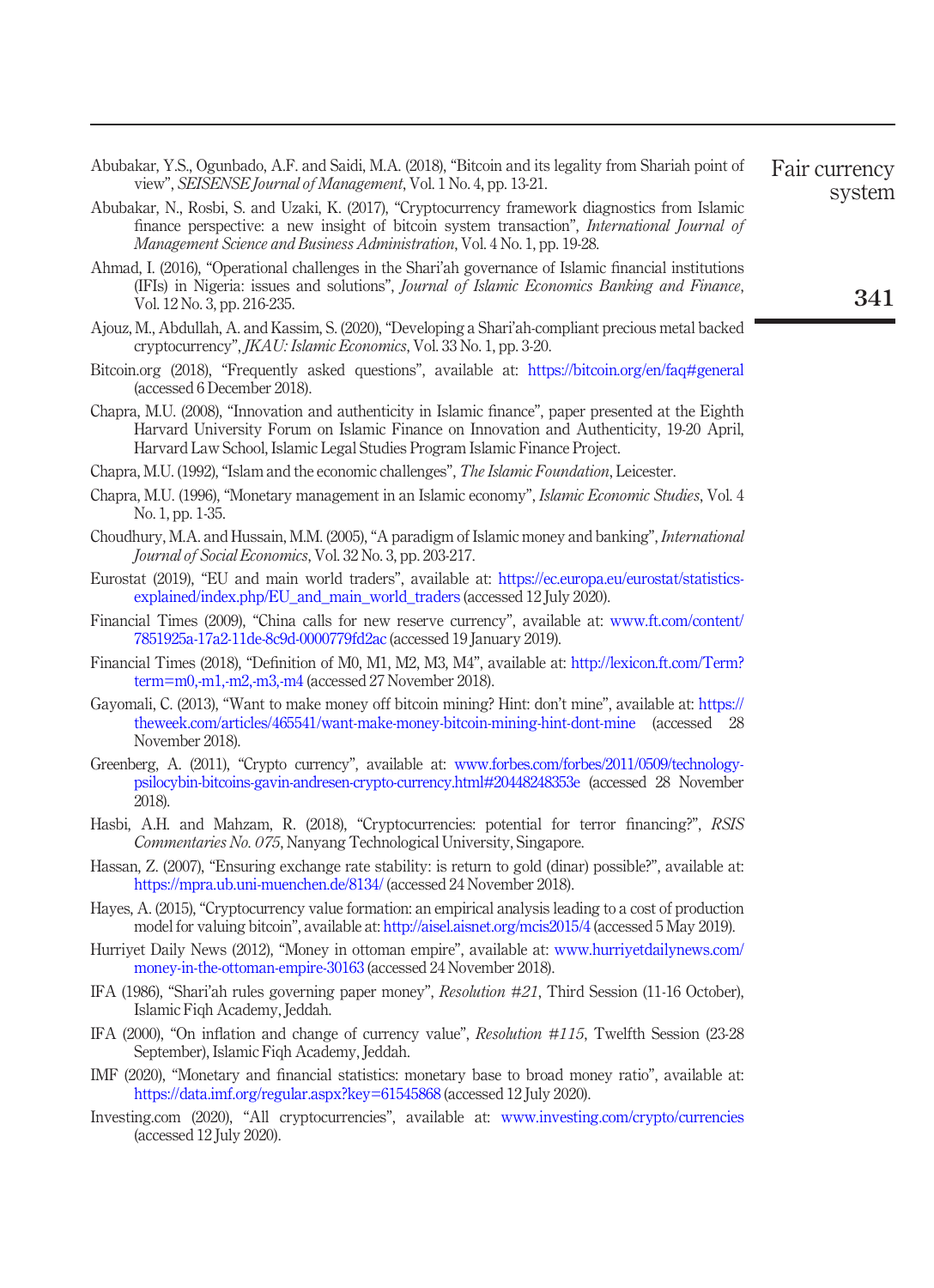| IJIF<br>12,3 | Islahi, A.A. (2001), "An analytical study of al-Ghazali's thought on money and interest", available at:<br>http://mpra.ub.uni-muenchen.de/41438/ (accessed 15 December 2018).                                                                          |
|--------------|--------------------------------------------------------------------------------------------------------------------------------------------------------------------------------------------------------------------------------------------------------|
|              | Khan, M. and Mirakhor, A. (1994), "Monetary management in an Islamic economy", Journal of King<br>Abdulaziz University-Islamic Economics, Vol. 6 No. 1, pp. 3-21.                                                                                      |
|              | Law, L., Sabett, S. and Solinas, J. (1997), "How to make a mint: the cryptography of anonymous<br>electronic cash", The American University Law Review, Vol. 46, pp. 1131-1162.                                                                        |
| 342          | Li, X. and Wang, C.A. (2017), "The technology and economic determinants of cryptocurrency exchange<br>rates: the case of bitcoin", Decision Support Systems, Vol. 95, pp. 49-60.                                                                       |
|              | McCandless, G.T. and Weber, W.E. (1995), "Some monetary facts", Federal Reserve Bank of<br>Minneapolis Quarterly Review, Vol. 19 No. 3, pp. 2-11.                                                                                                      |
|              | McLeay, M., Radia, A. and Thomas, R. (2014), "Money creation in the modern economy", Bank of<br>England Quarterly Bulletin, available at: www.bankofengland.co.uk/publications/Pages/<br>quarterlybulletin/2014/qb14q1.aspx (accessed 15 August 2020). |
|              | Meera, A.K.M. (2002), <i>The Islamic Gold Dinar</i> , Pelanduk Publications, Petaling Jaya.                                                                                                                                                            |
|              | Meera, A.K.M. and Larbani, M. (2004), "The gold dinar: the next component in Islamic economics,<br>banking and finance", Review of Islamic Economics, Vol. 8 No. 1, pp. 5-34.                                                                          |
|              | Meera, A.K.M. and Larbani, M. (2006), "Part I: seigniorage of fiat money and the <i>maqasid al-Shari'ah</i> :<br>the unattainableness of the <i>magasid</i> ", <i>Humanomics</i> , Vol. 22 No. 1, pp. 17-33.                                           |
|              | Meera, A.K.M. and Larbani, M. (2009), "Ownership effects of fractional reserve banking: an Islamic<br>perspective", <i>Humanomics</i> , Vol. 25 No. 2, pp. 101-116.                                                                                    |
|              | Mohamad, A. and Sifat, I.M. (2017), "Gold vis-à-vis money in Islam: the case against dinarist<br>movement", International Journal of Law and Management, Vol. 59 No. 6, pp. 977-992.                                                                   |
|              | Muedini, F. (2018), "The compatibility of cryptocurrencies and Islamic finance", European Journal of<br><i>Islamic Finance</i> , Vol. 10, pp. 1-10.                                                                                                    |
|              | Nakamoto, S. (2008), "Bitcoin: a peer-to-peer electronic cash system", available at: https://bitcoin.org/<br>bitcoin.pdf (accessed 6 December 2018).                                                                                                   |
|              | Oziev, G. and Yandiev, M. (2018), "Cryptocurrency from Shari'ah perspective", available at: 10.2139/<br>ssrn.3101981 (accessed 9 January 2019).                                                                                                        |
|              | Pamuk, S. (2000), A Monetary History of the Ottoman Empire, Cambridge University Press, Cambridge.                                                                                                                                                     |
|              | Rabbani, M.R., Khan, S. and Thalassinos, E.I. (2020), "FinTech, blockchain and Islamic finance: an<br>extensive literature review", International Journal of Economics and Business Administration,<br>Vol. 8 No. 2, pp. 65-86.                        |
|              | Raeesi, R. (2015), "The silk road, bitcoins and the global prohibition regime on the international trade in<br>illicit drugs: can this storm be weathered?", Glendon Journal of International Studies, Vol. 8<br>Nos 1/2.                              |
|              | RBI (2008), "Mughal coinage", available at: https://web.archive.org/web/20080516085855/www.rbi.org.<br>in/currency/museum/c-mogul.html (accessed 24 November 2018).                                                                                    |
|              | Robins, L. (1932), An Essay on the Nature and Significance of Economic Science, Macmillan and Co.<br>Limited, London.                                                                                                                                  |
|              | Rushe, D. (2014), "Bitcoin to be treated as property instead of currency by IRS", The Guardian.                                                                                                                                                        |
|              | Santoso, B. (2012), "Money in Islam: the Siyasah Shar'iyyah' perspective and implementation strategy",<br>Tazkia Islamic Finance and Business Review, Vol. 7 No. 2, pp. 200-233.                                                                       |
|              | SBP (2018), "Financial statements analysis of financial sector", available at: www.sbp.org.pk/<br>departments/stats/FSA-2014-18.pdf (accessed 13 July 2019).                                                                                           |
|              | SBP (2018a), "Financial statements analysis of companies (non-financial) listed on Karachi stock<br>exchange 2013-18", available at: www.sbp.org.pk/departments/stats/FSA(Non).pdf (accessed 13<br>July 2020).                                         |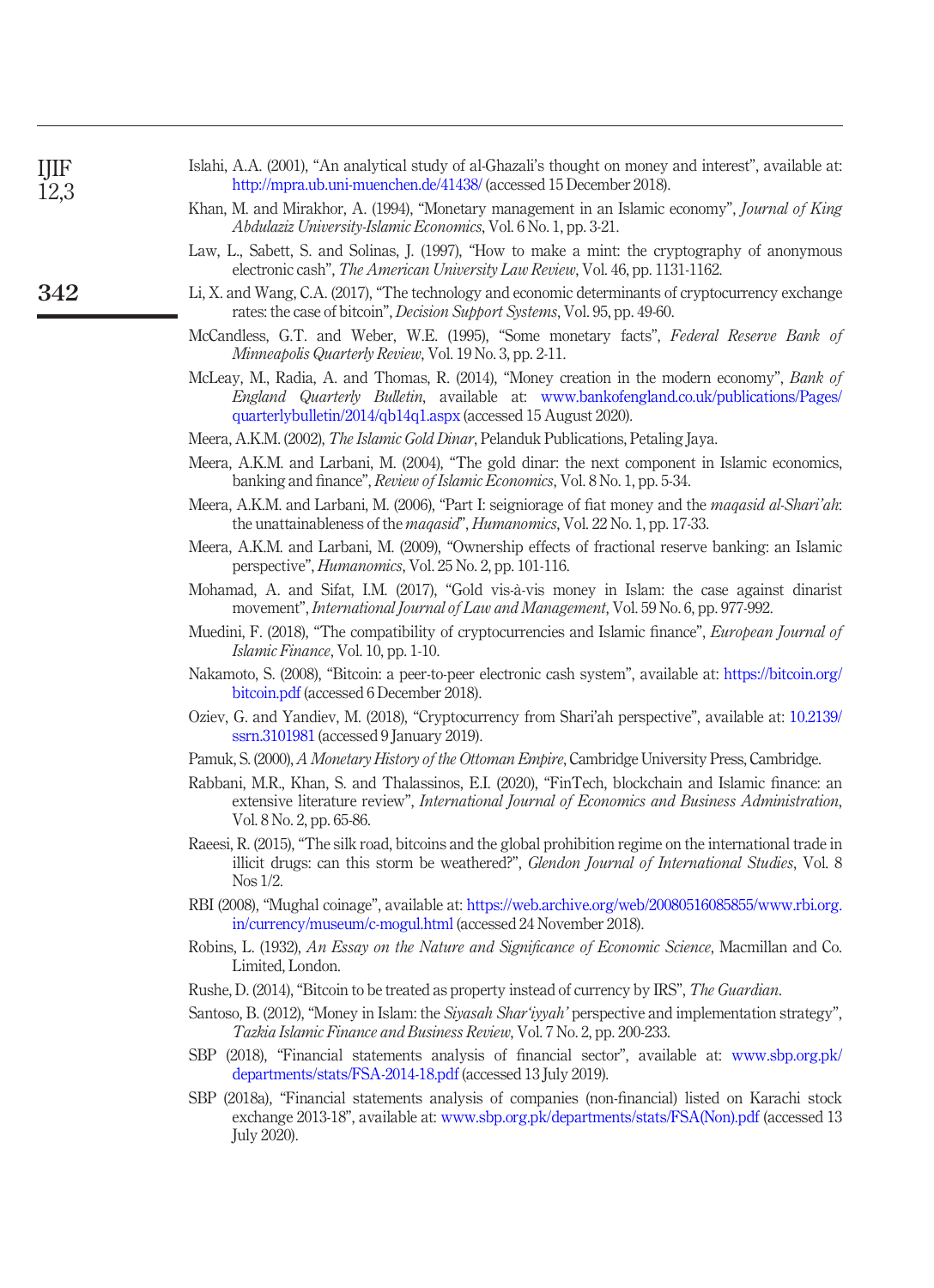Scott, B. (2016), "How can cryptocurrency and blockchain technology play a role in building social and solidarity finance?", Working Paper 2016-1, United Nations' Research Institute for Social Development. Fair currency system

- Searchtruth.com (2018), "Search in Qur'an", available at: www.searchtruth.com/search.php (accessed 1 December 2018).
- Selim, M. and Hassan, M.K. (2019), "Interest-free monetary policy and its impact on inflation and unemployment rates", *ISRA International Journal of Islamic Finance*, Vol. 11 No. 1, pp. 46-61.
- Shahar, W., Hassin, W. and Zan, U. (2018), "Shariah audit for Islamic financial institutions (IFI's): issues and challenges", Reports on Economics and Finance, Vol. 4 No. 4, pp. 151-158.
- Shorrocks, A. Davies, J. and Lluberas, R. (2018), "Credit Suisse global wealth report 2018", available at: http://publications.credit-suisse.com/index.cfm/publikationen-shop/research-institute/globalwealth-report-2018-en/ (accessed 1 December 2018).
- Siswantoro, D., Handika, R. and Mita, A.F. (2020), "The requirements of cryptocurrency for money: an Islamic view", Heliyon, Vol. 6 No. 1, pp. 1-9.
- Statista (2020), "Number of bitcoins in circulation worldwide from 4th quarter 2012 to 2nd quarter 2020 (in millions)", available at: www.statista.com/statistics/247280/number-of-bitcoins-incirculation/ (accessed 12 July 2020).
- Stophel, S.K. (2013), "Bitcoin 101: How to get started with the new trend in virtual currencies", White Paper, Thomson Reuters.
- The Guardian (2018), "How Iceland became the miners' paradise", available at: www.theguardian.com/ world/2018/feb/13/how-iceland-became-the-bitcoin-miners-paradise (accessed 28 November 2018).
- Werner, R.A. (2014), "Can banks individually create money out of nothing? The theories and the empirical evidence", International Review of Financial Analysis, Vol. 36, pp. 1-19.
- Windiastuti, F.C. and Athief, F.H.N. (2019), "Inacoin cryptocurrency analysis: an Islamic law perspective", Journal of Islamic Economic Laws, Vol. 2 No. 2, pp. 152-177.
- World Economic Forum (2016), "A short history of the British pound", available at: www.weforum.org/ agenda/2016/06/a-short-history-of-the-british-pound/ (accessed 5 June 2019).
- Xinwei, P. (1993), A Monetary History of China, Western Washington, DC University, Bellingham WA.
- Yaacob, S.E. (2012), "Superiority of the gold dinar as currency: study based on the history of Islamic civilization", Islamiyyat, Vol. 34, pp. 119-129.
- Yu, Q. (1997), "Economic fluctuation, macro control, and monetary policy in the transitional Chinese economy", Journal of Comparative Economics, Vol. 25 No. 2, pp. 180-195.
- Zaman, A. (2010), "On islamic economics", *The Express Tribune*, available at: https://tribune.com.pk/ story/19985/on-islamic-economics/ (accessed 5 June 2019).
- Zaman, A. (2015), "Re-Defining Islamic economics", in Egri, T. and Kizilkaya, N. (Eds), Islamic Economics: Basic Concepts, New Thinking and Future Directions, Cambridge Scholars Publishing, Newcastle Upon Tyne, pp. 58-76.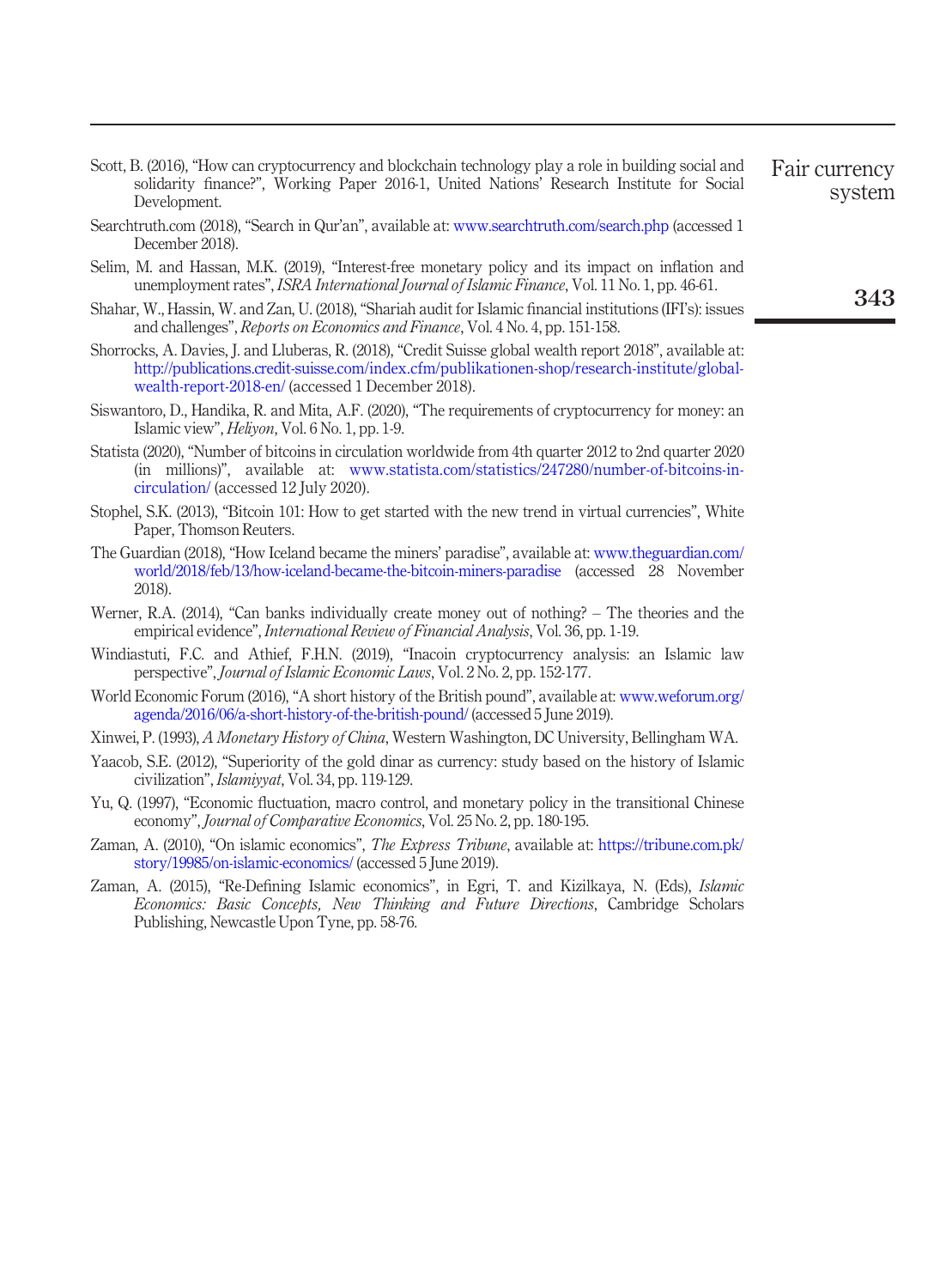12,3

Appendix

|                 |                |              |            |            |               | Interest    |
|-----------------|----------------|--------------|------------|------------|---------------|-------------|
|                 | #Transactions  | Deposit      | Reserve    | Loan       | Interest paid | earned      |
|                 | $\mathbf{1}$   | 1,000,000.00 | 150,000.00 | 850,000.00 | 30,000,00     | 51,000.00   |
| 344             | $\overline{2}$ | 850,000.00   | 127,500.00 | 722,500.00 | 25,500.00     | 43,350.00   |
|                 | 3              | 722,500.00   | 108,375.00 | 614,125.00 | 21,675.00     | 36,847.50   |
|                 | $\overline{4}$ | 614,125.00   | 92,118.75  | 522,006.25 | 18,423.75     | 31,320.38   |
|                 | 5              | 522,006.25   | 78,300.94  | 443,705.31 | 15,660.19     | 26,622.32   |
|                 | 6              | 443,705.31   | 66,555.80  | 377,149.52 | 13,311.16     | 22,628.97   |
|                 | 7              | 377,149.52   | 56,572.43  | 320,577.09 | 11,314.49     | 19,234.63   |
|                 | 8              | 320,577.09   | 48,086.56  | 272,490.53 | 9,617.31      | 16,349.43   |
|                 | 9              | 272,490.53   | 40,873.58  | 231,616.95 | 8,174.72      | 13,897.02   |
|                 | 10             | 231,616.95   | 34,742.54  | 196,874.40 | 6,948.51      | 11,812.46   |
|                 | 11             | 196,874.40   | 29,531.16  | 167,343.24 | 5,906.23      | 10,040.59   |
|                 | 12             | 167,343.24   | 25,101.49  | 142,241.76 | 5,020.30      | 8,534.51    |
|                 | 13             | 142,241.76   | 21,336.26  | 120,905.49 | 4,267.25      | 7,254.33    |
|                 | 14             | 120,905.49   | 18,135.82  | 102,769.67 | 3,627.16      | 6,166.18    |
|                 | 15             | 102,769.67   | 15,415.45  | 87,354.22  | 3,083.09      | 5,241.25    |
|                 | 16             | 87,354.22    | 13,103.13  | 74,251.09  | 2,620.63      | 4,455.07    |
|                 | 17             | 74,251.09    | 11,137.66  | 63,113.42  | 2,227.53      | 3,786.81    |
|                 | 18             | 63,113.42    | 9,467.01   | 53,646.41  | 1,893.40      | 3,218.78    |
|                 | 19             | 53,646.41    | 8,046.96   | 45,599.45  | 1,609.39      | 2,735.97    |
|                 | $20\,$         | 45,599.45    | 6,839.92   | 38,759.53  | 1,367.98      | 2,325.57    |
|                 | 21             | 38,759.53    | 5,813.93   | 32,945.60  | 1,162.79      | 1,976.74    |
|                 | 22             | 32,945.60    | 4,941.84   | 28,003.76  | 988.37        | 1,680.23    |
|                 | 23             | 28,003.76    | 4,200.56   | 23,803.20  | 840.11        | 1,428.19    |
|                 | 24             | 23,803.20    | 3,570.48   | 20,232.72  | 714.10        | 1,213.96    |
|                 | 25             | 20,232.72    | 3,034.91   | 17,197.81  | 606.98        | 1,031.87    |
|                 | 26             | 17,197.81    | 2,579.67   | 14,618.14  | 515.93        | 877.09      |
|                 | 27             | 14,618.14    | 2,192.72   | 12,425.42  | 438.54        | 745.53      |
|                 | 28             | 12,425.42    | 1,863.81   | 10,561.60  | 372.76        | 633.70      |
|                 | 29             | 10,561.60    | 1,584.24   | 8,977.36   | 316.85        | 538.64      |
|                 | 30             | 8,977.36     | 1,346.60   | 7,630.76   | 269.32        | 457.85      |
|                 | 31             | 7,630.76     | 1,144.61   | 6,486.15   | 228.92        | 389.17      |
|                 | 32             | 6,486.15     | 972.92     | 5,513.22   | 194.58        | 330.79      |
|                 | 33             | 5,513.22     | 826.98     | 4,686.24   | 165.40        | 281.17      |
|                 | 34             | 4,686.24     | 702.94     | 3,983.30   | 140.59        | 239.00      |
|                 | 35             | 3,983.30     | 597.50     | 3,385.81   | 119.50        | 203.15      |
|                 | 36             | 3,385.81     | 507.87     | 2,877.94   | 101.57        | 172.68      |
|                 | 37             | 2,877.94     | 431.69     | 2,446.25   | 86.34         | 146.77      |
|                 | 38             | 2,446.25     | 366.94     | 2,079.31   | 73.39         | 124.76      |
|                 | 39             | 2,079.31     | 311.90     | 1,767.41   | 62.38         | 106.04      |
|                 | 40             | 1,767.41     | 265.11     | 1,502.30   | 53.02         | 90.14       |
|                 | 41             | 1,502.30     | 225.35     | 1,276.96   | 45.07         | 76.62       |
|                 | 42             | 1,276.96     | 191.54     | 1,085.41   | 38.31         | 65.12       |
|                 | 43             | 1,085.41     | 162.81     | 922.60     | 32.56         | 55.36       |
|                 | 44             | 922.60       | 138.39     | 784.21     | 27.68         | 47.05       |
| Table A1.       | 45             | 784.21       | 117.63     | 666.58     | 23.53         | 39.99       |
| Credit creation |                |              |            |            |               | (continued) |
| process         |                |              |            |            |               |             |
|                 |                |              |            |            |               |             |